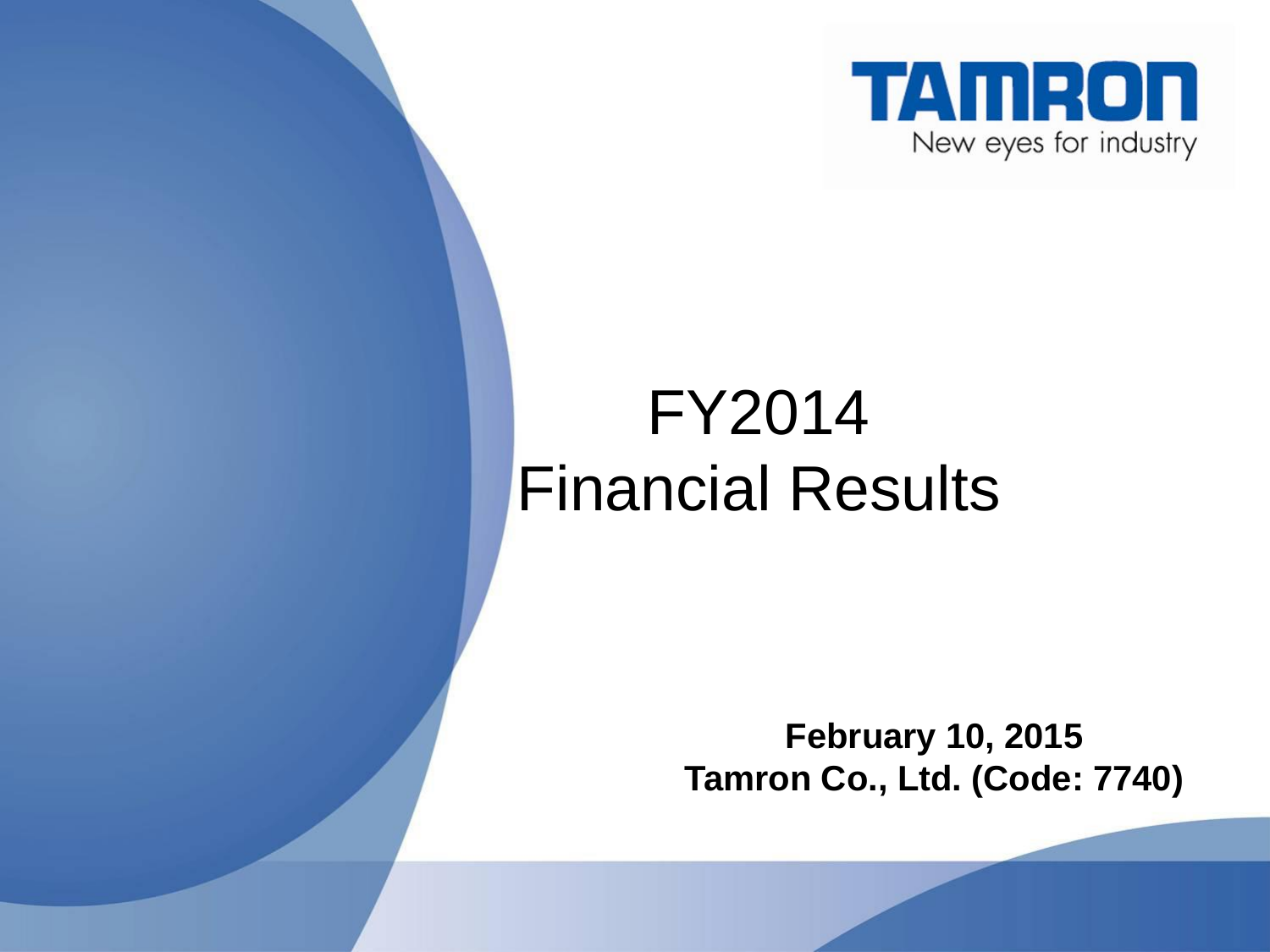#### **Contents**



#### Ⅰ**. FY2014 Financial Results**

| 1. Business Briefing                    | P.4            |
|-----------------------------------------|----------------|
| 2. FY2014 Summary                       | P <sub>5</sub> |
| 3. FY2014 Half-Year Financial Results   | P.6            |
| 4. FY2014 Financial Results             | P.7            |
| 5. FY2014 Results by Business Segment   | P.8            |
| 6. FY2014 Quarterly Results by Business | P.9            |
| Segment                                 |                |

#### Ⅱ**. FY2015 Financial Forecast**

| 1. FY2015 Forecast                             | P.11 |
|------------------------------------------------|------|
| 2. FY2015 Contributing Factors for Performance | P.12 |
| 3. FY2015 Forecast (Sales/Operating Income)    | P.13 |
| 4. FY2015 Forecast by Segment                  |      |
| 1) Photographic Products                       | P.14 |
| 2) Optical Components                          | P.15 |
| 3) Commercial / Industrial-use Optics          | P.16 |
| <b>III. Financial Situation</b>                |      |
| 1. Financial Summary                           |      |

2. Capital Investment & Depreciation

| 3. Research & Development expenses        | P.20 |
|-------------------------------------------|------|
| 4. Inventories/Liabilities with Interests | P.21 |
| 5. Cash Flow Statement                    | P.22 |
| 6. Outlook for Cash Dividends             | P.23 |
| 7. Reference Data                         |      |
| 1) Key Performance Index                  | P.24 |
| 2) Impact of Currency Exchange            | P.25 |
| <b>Rate Fluctuations</b>                  |      |

#### Ⅳ**. Mid-Term Strategy**

| 1. Corporate Tagline                     | P.27 |
|------------------------------------------|------|
| 2. Mid-Term Management Goals for FY2017  | P.27 |
| 3. Strategy Towards FY2017 by Segment    |      |
| 1) Photographic Products                 | P.28 |
| 2) Optical Components                    | P.29 |
| 3) Commercial / Industrial-use Optics    | P.30 |
| 4. Enhanced Production System            | P.31 |
| 5. Issues on Mid-to Long-Term Management | P.32 |

#### **FY2014 Financial Results <sup>2</sup>**

P.19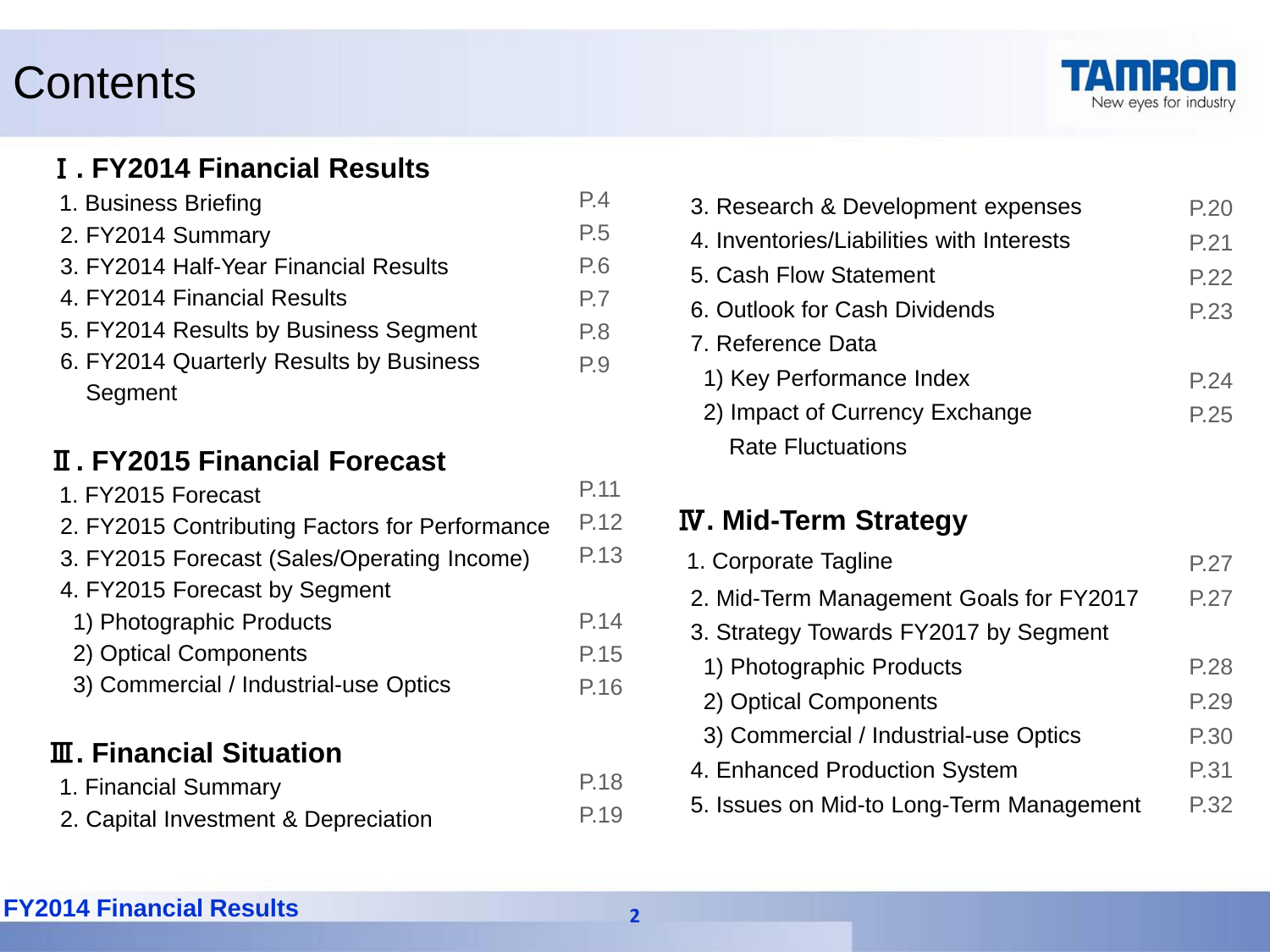

# **I. FY2014 Financial Results**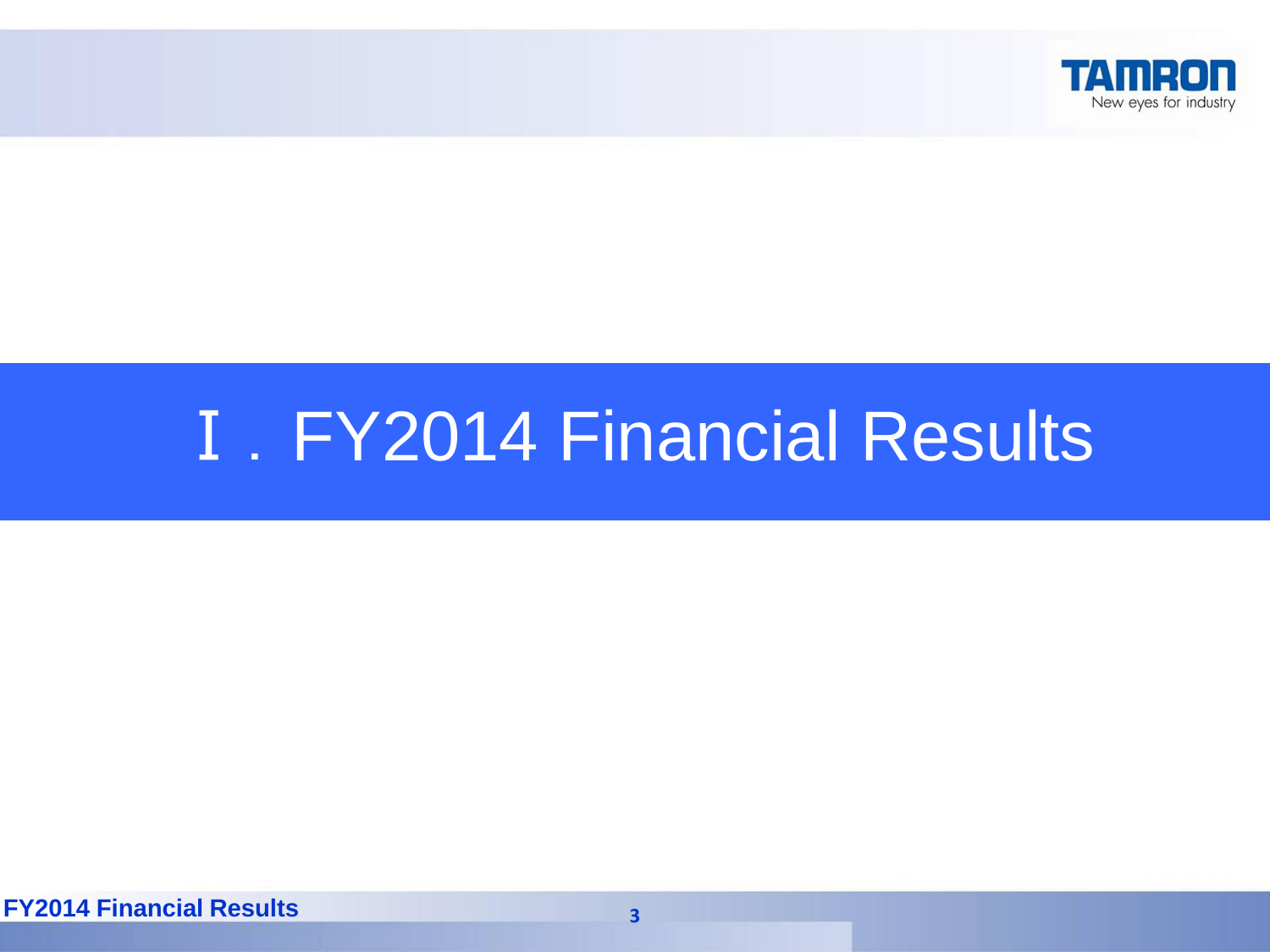### Ⅰ-1. Business Briefing



| <b>Company Profile</b>                                                                                                                                                                                                                                                                                             | <b>Business Segment</b>                                                                                                                                                                                                                                                          |  |  |  |  |  |  |
|--------------------------------------------------------------------------------------------------------------------------------------------------------------------------------------------------------------------------------------------------------------------------------------------------------------------|----------------------------------------------------------------------------------------------------------------------------------------------------------------------------------------------------------------------------------------------------------------------------------|--|--|--|--|--|--|
| ❖ Total subsidiaries overseas : 9<br>❖ Domestic offices: 4 / Sales offices: 5<br>❖ ISO9001, ISO14001 certified<br>ISO/TS16949 certified<br>$\div$ Net sales: ¥73,621 million (FY2014)<br>$\cdot$ Number of employees: 2,694 (As of December 31, 2014)<br>❖ Total assets: ¥69,906 million (As of December 31, 2014) | ❖ Photographic Products<br>Interchangeable lenses for cameras<br>(SLR / MILC)<br>❖ Optical Components<br><b>Camcorder lenses</b><br>Digital still camera lenses<br>Lenses for long wavelength infrared cameras<br><b>Optical devices</b><br>❖ Commercial / Industrial-use Optics |  |  |  |  |  |  |
| Commercial /<br><b>Industrial-use Optics</b><br>¥12,656 million<br>Photographic<br><b>Optical</b><br><b>Products</b><br>Components<br>¥53,932 million<br>Net sales                                                                                                                                                 | Surveillance camera lenses<br>Surveillance camera<br>Automotive camera lenses<br><b>Test plates</b>                                                                                                                                                                              |  |  |  |  |  |  |
| ¥7,032 million<br>$473,621$ million                                                                                                                                                                                                                                                                                | Net sales by business segment<br>(FY14)                                                                                                                                                                                                                                          |  |  |  |  |  |  |
| <b>FY2014 Financial Results</b><br>4                                                                                                                                                                                                                                                                               |                                                                                                                                                                                                                                                                                  |  |  |  |  |  |  |
|                                                                                                                                                                                                                                                                                                                    |                                                                                                                                                                                                                                                                                  |  |  |  |  |  |  |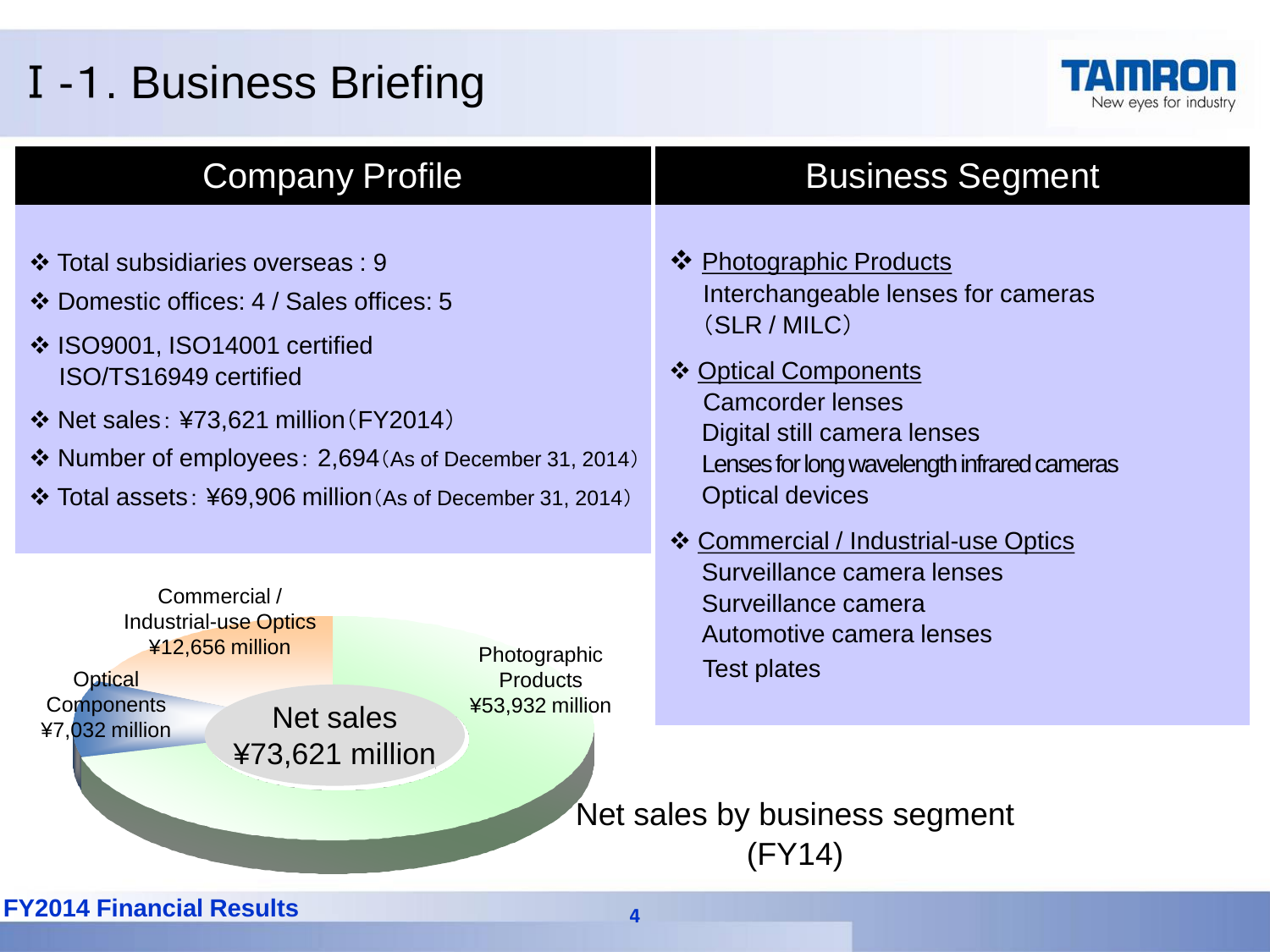### Ⅰ-2. FY2014 Summary

#### **Business environment**

- \* World economy: The US market was on a track to gradual recovery, but Japan and Europe showed signs of stagnation and weakness in consumers' mind.
- Currency exchange trend: Yen's depreciation continued, particularly in the 4th quarter.
- Digital camera market: Compact lens-integrated camera market showed continued significant decrease, eventually down about 40% year-on-year. Interchangeable lens camera market showed signs of recovery in some markets but eventually decreased by about 20% year-on-year due to delay of recovery in the European markets.

#### **FY2014 Results**

- Marked a record high in consolidated total sales
- \* Two-digit profit increase thanks mainly to favorable effects from exchange and introduction of new products, while improving profit ratio.
- Photographic products segment showed increase in sales and profits, even save favorable effects from exchange, in tough market environment, as five new products launched one by one from end of 2013 gave traction to sales.

#### **Topics**

- Launched in December the SP 15-30mm F2.8 VC USD (Model A012) with the VC vibration compensation mechanism, an F2.8 fast ultra wideangle zoom lens supporting the full-size format for the first time in the world
- The SP 150-600mm VC USD (A011) and the 16-300mm VC PZD (B016), two new products that served as traction engines for performance this year, received the EISA awards (for 9 consecutive years, and 2 years in a row with 2 new products).
- \* The SP 150-600mm VC USD (A011) received TIPA Award/Best Expert DSLR Lens.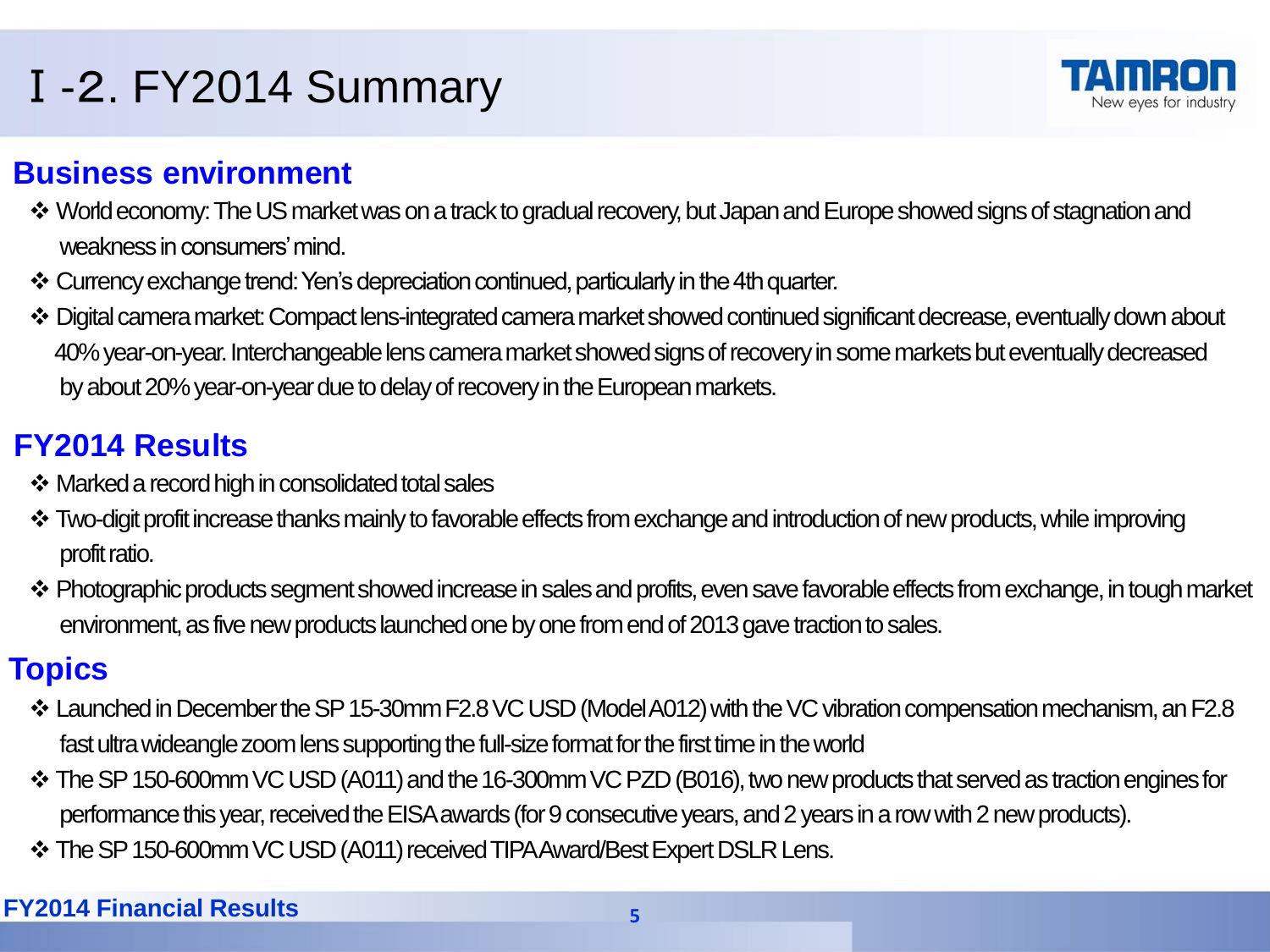### Ⅰ-3. 2014 Half-Year Financial Results



(millions of yen)

|                                   | 1st H<br><b>FY13</b> | 1st H<br><b>FY14</b> | <b>Change</b> | 2nd H<br><b>FY13</b> | 2nd H<br><b>FY14</b> | Change   |
|-----------------------------------|----------------------|----------------------|---------------|----------------------|----------------------|----------|
| <b>Net Sales</b>                  | 31,453               | 32,770               | $+1,317$      | 36,999               | 40,850               | $+3,851$ |
| <b>Operating</b><br><b>Income</b> | 2,360                | 2,565                | $+205$        | 2,872                | 3,510                | $+637$   |
| (% Sales)                         | 7.5%                 | 7.8%                 | $+0.3%$       | 7.8%                 | 8.6%                 | $+0.8%$  |

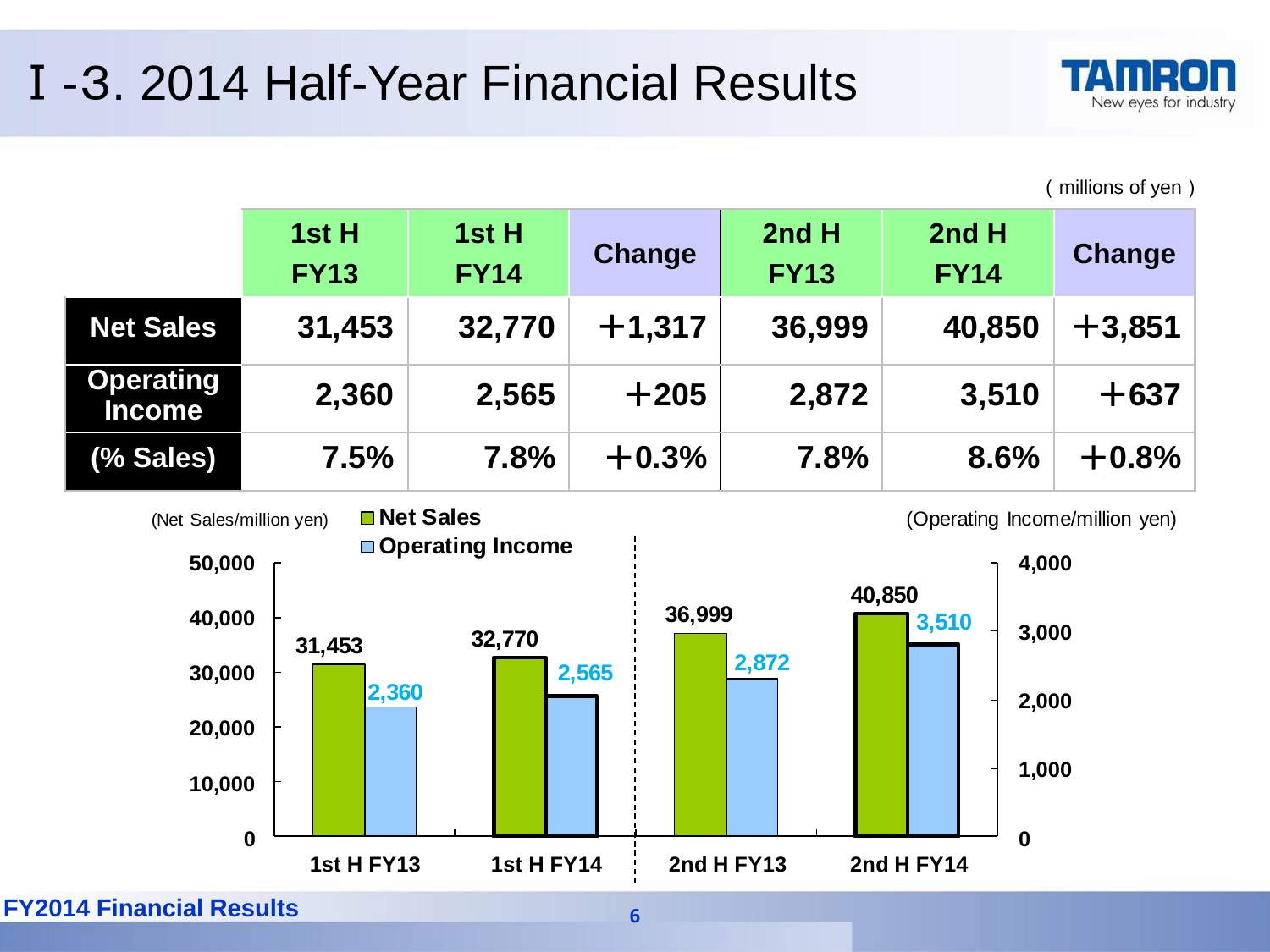### Ⅰ-4. FY2014 Financial Results



#### (**millions of yen**)

|                                  | <b>Actual</b><br><b>FY13</b> | <b>Forecast</b><br><b>FY14</b> | <b>Actual</b><br><b>FY14</b> |           | Inc / Dec      | Inc / Dec      |                | <b>FX</b>                        |
|----------------------------------|------------------------------|--------------------------------|------------------------------|-----------|----------------|----------------|----------------|----------------------------------|
|                                  | (a)                          | (b)                            | (c)                          | $(c)-(a)$ | $\frac{0}{0}$  | $(c)-(b)$      | $\%$           | <b>Impact</b><br><b>vs. FY13</b> |
| <b>Net Sales</b>                 | 68,452                       | 71,000                         | 73,621                       | 5,168     | 107.6%         | 2,621          | 103.7%         | 4,550                            |
| <b>Operating</b><br>Income       | 5,233                        | 5,800                          | 6,076                        | 843       | 116.1%         | 276            | 104.8%         | 850                              |
| (% Sales)                        | 7.6%                         | 8.2%                           | 8.3%                         | 0.7%      | $\blacksquare$ | 0.1%           | $\blacksquare$ |                                  |
| <b>Ordinary</b><br><b>Income</b> | 5,196                        | 5,600                          | 6,200                        | 1,003     | 119.3%         | 600            | 110.7%         |                                  |
| (% Sales)                        | 7.6%                         | 7.9%                           | 8.4%                         | 0.8%      | $\blacksquare$ | 0.5%           | ۰              |                                  |
| <b>Net Income</b>                | 3,197                        | 3,900                          | 3,846                        | 649       | 120.3%         | (53)           | 98.6%          |                                  |
| <b>Effective Tax</b><br>Rate     | 33.8%                        | $\blacksquare$                 | 37.0%                        | 3.2%      | $\blacksquare$ | $\blacksquare$ | $\blacksquare$ |                                  |
| <b>Foreign Exchange Rate</b>     |                              |                                |                              |           |                |                |                |                                  |
| Yen-1USD                         | 97.73                        | 100.00                         | 105.79                       | 8.06      | $\blacksquare$ | $\blacksquare$ | ٠              |                                  |
| Yen-1EURO                        | 129.81                       | 135.00                         | 140.37                       | 10.56     | $\blacksquare$ | $\blacksquare$ | ۰              |                                  |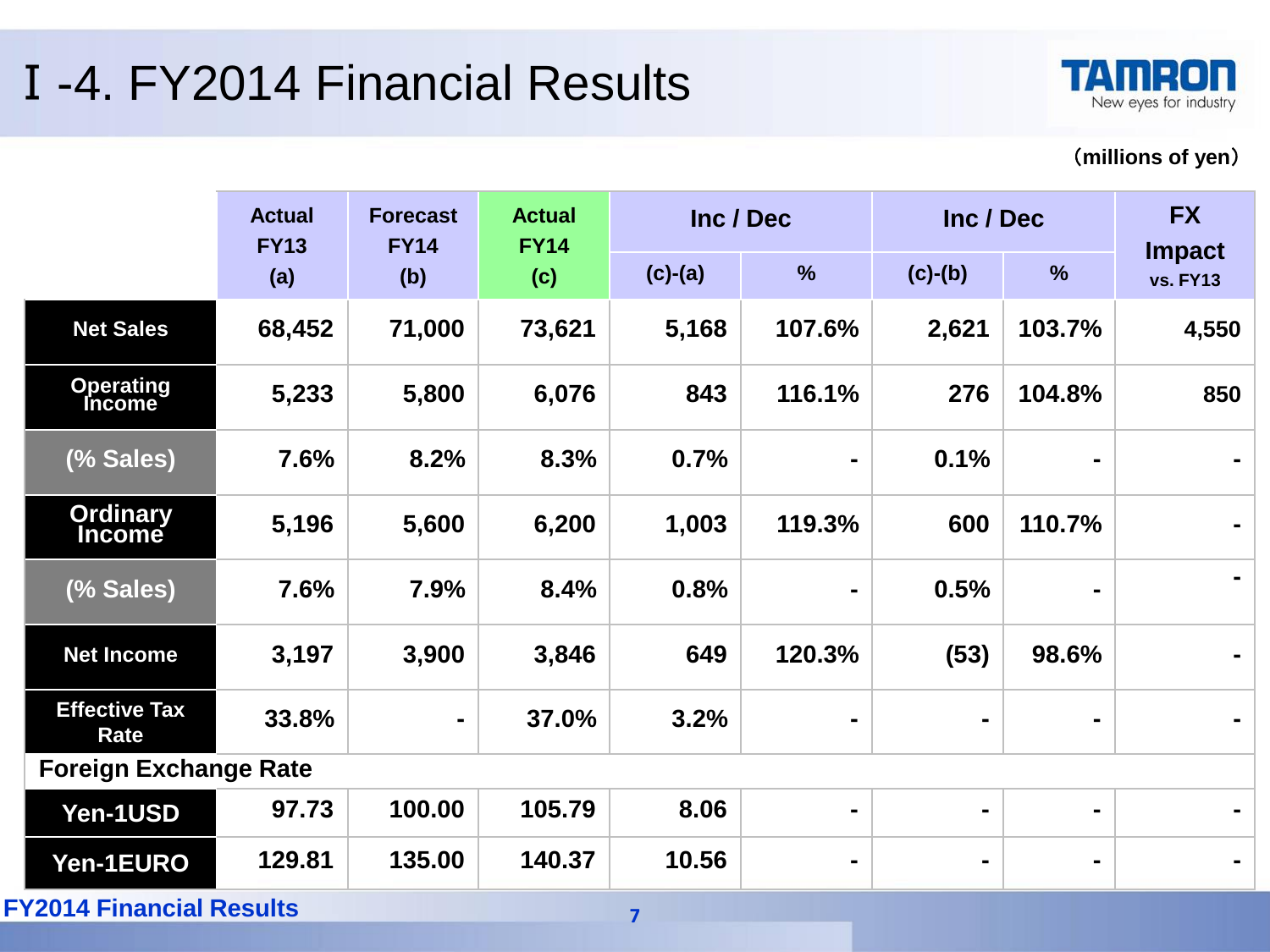### Ⅰ-5. FY2014 Results by Business Segment

|                                                                                                                                                                                                                            |                                                                                                                                                            |                 |                 |                 |           |                |           |               | (millions of yen)                |
|----------------------------------------------------------------------------------------------------------------------------------------------------------------------------------------------------------------------------|------------------------------------------------------------------------------------------------------------------------------------------------------------|-----------------|-----------------|-----------------|-----------|----------------|-----------|---------------|----------------------------------|
|                                                                                                                                                                                                                            |                                                                                                                                                            | <b>Actual</b>   | <b>Forecast</b> | <b>Actual</b>   | Inc / Dec |                | Inc / Dec |               | <b>FX</b>                        |
|                                                                                                                                                                                                                            |                                                                                                                                                            | <b>FY13 (a)</b> | <b>FY14 (b)</b> | <b>FY14 (c)</b> | $(c)-(a)$ | $\frac{9}{6}$  | $(c)-(b)$ | $\frac{9}{6}$ | <b>Impact</b><br><b>vs. FY13</b> |
|                                                                                                                                                                                                                            | <b>Net Sales</b>                                                                                                                                           | 48,492          | 52,500          | 53,932          | 5,440     | 111.2%         | 1,432     | 102.7%        | 3,100                            |
|                                                                                                                                                                                                                            | <b>Operating Income</b>                                                                                                                                    | 4,280           | 5,900           | 5,853           | 1,573     | 136.7%         | (46)      | 99.2%         | 650                              |
| Photographic<br><b>Products</b>                                                                                                                                                                                            | (% Sales)                                                                                                                                                  | 8.8%            | 11.2%           | 10.9%           | 2.1%      |                | (0.3)%    |               |                                  |
| Own-brand photographic products segment marked increase in both sales and profits on local currency basis in all major markets thanks<br>mainly to new product launch, save even favorable effects from currency exchange. |                                                                                                                                                            |                 |                 |                 |           |                |           |               |                                  |
|                                                                                                                                                                                                                            | <b>Net Sales</b>                                                                                                                                           | 7,629           | 6,500           | 7,032           | (596)     | 92.2%          | 532       | 108.2%        | 550                              |
| <b>Optical</b>                                                                                                                                                                                                             | <b>Operating Income</b>                                                                                                                                    | 938             | 500             | 664             | (274)     | 70.8%          | 164       | 132.9%        | 50                               |
| <b>Components</b>                                                                                                                                                                                                          | (% Sales)                                                                                                                                                  | 12.3%           | 7.7%            | 9.4%            | (2.9)%    | $\blacksquare$ | 1.7%      |               |                                  |
|                                                                                                                                                                                                                            | Despite shrinkage of the total market, stayed at a small decrease in sales by focusing on sales of higher value-added products.                            |                 |                 |                 |           |                |           |               |                                  |
|                                                                                                                                                                                                                            | <b>Net Sales</b>                                                                                                                                           | 12,330          | 12,000          | 12,656          | 325       | 102.6%         | 656       | 105.5%        | 900                              |
| <b>Commercial /</b>                                                                                                                                                                                                        | <b>Operating Income</b>                                                                                                                                    | 2,429           | 2,100           | 2,190           | (238)     | 90.2%          | 90        | 104.3%        | 150                              |
| <b>Industrial-use</b><br><b>Optics</b>                                                                                                                                                                                     | (% Sales)                                                                                                                                                  | 19.7%           | 17.5%           | 17.3%           | $(2.4)\%$ | Ξ.             | (0.2)%    |               |                                  |
|                                                                                                                                                                                                                            | Affected by competition keener than ever in the Chinese market, but managed to show overall increase in sales as sales in other markets<br>were favorable. |                 |                 |                 |           |                |           |               |                                  |
| <b>Elimination and/or Corporate</b>                                                                                                                                                                                        |                                                                                                                                                            | (2, 415)        | (2,700)         | (2,632)         | (216)     |                | 67        |               |                                  |
|                                                                                                                                                                                                                            | <b>Net Sales</b>                                                                                                                                           | 68,452          | 71,000          | 73,621          | 5,168     | 107.6%         | 2,621     | 103.7%        | 4,550                            |
| <b>Total</b>                                                                                                                                                                                                               | <b>Operating Income</b>                                                                                                                                    | 5,233           | 5,800           | 6,076           | 843       | 116.1%         | 276       | 104.8%        | 850                              |

New eyes for industry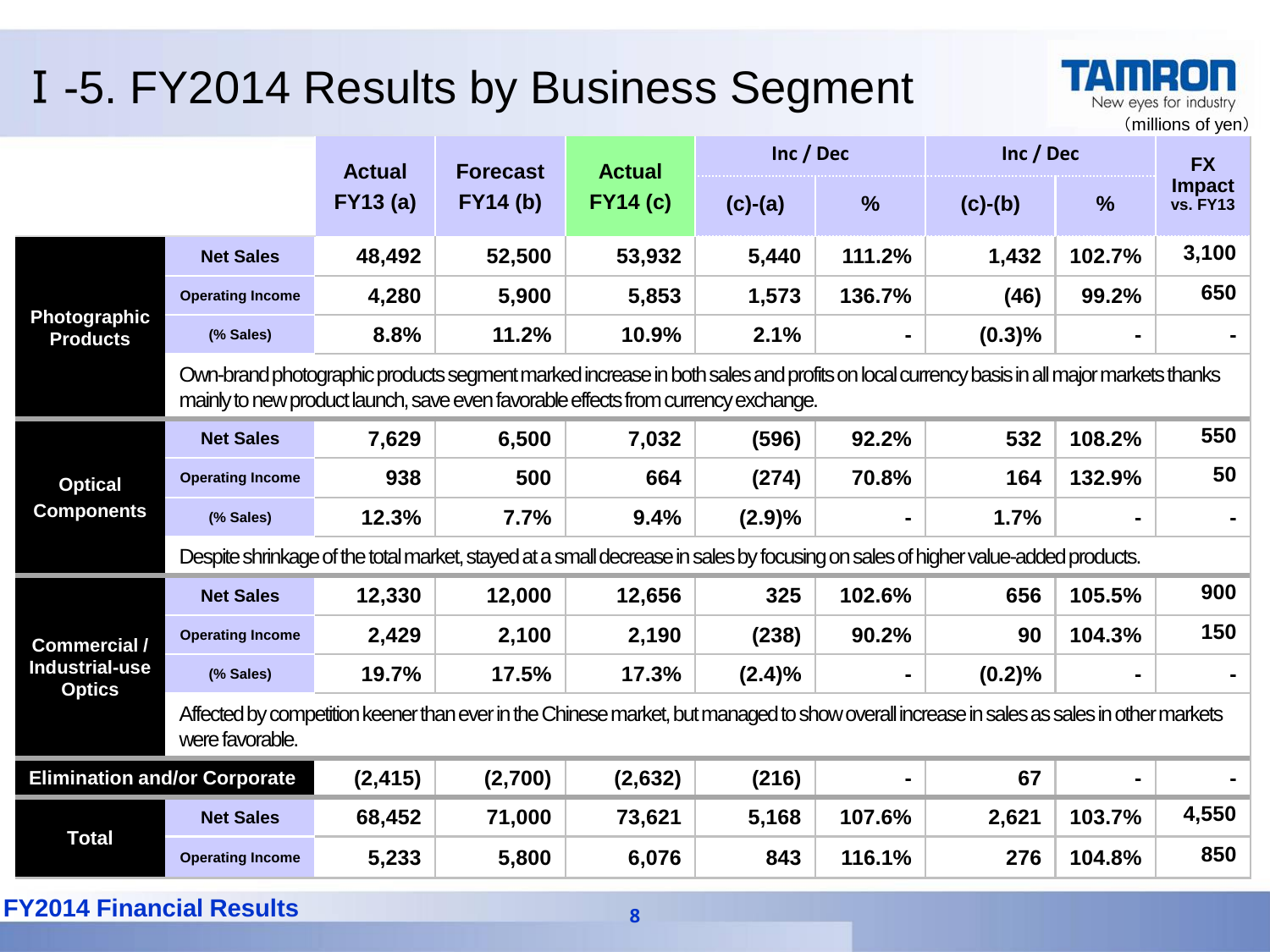#### Ⅰ-6. FY2014 Quarterly Results by Business Segment



(**millions of yen**)

|                                              |                                      | 1Q<br><b>FY14</b> | 2Q<br><b>FY14</b> | 3Q<br><b>FY14</b> | 4Q<br><b>FY14</b> | <b>Annual</b><br><b>FY14</b> |
|----------------------------------------------|--------------------------------------|-------------------|-------------------|-------------------|-------------------|------------------------------|
|                                              | <b>Net Sales</b>                     | 9,387             | 13,702            | 13,584            | 17,257            | 53,932                       |
| Photographic<br><b>Products</b>              | <b>Operating Income</b>              | 619               | 1,692             | 1,761             | 1,780             | 5,853                        |
|                                              | (% Sales)                            | 6.6%              | 12.3%             | 13.0%             | 10.3%             | 10.9%                        |
|                                              | <b>Net Sales</b>                     | 1,590             | 1,928             | 1,807             | 1,705             | 7,032                        |
| <b>Optical</b><br><b>Components</b>          | <b>Operating Income</b>              | 23                | 237               | 219               | 184               | 664                          |
|                                              | (% Sales)                            | 1.5%              | 12.3%             | 12.1%             | 10.8%             | 9.4%                         |
|                                              | <b>Net Sales</b>                     | 3,154             | 3,007             | 2,957             | 3,537             | 12,656                       |
| <b>Commercial /</b><br><b>Industrial-use</b> | <b>Operating Income</b>              | 668               | 478               | 469               | 573               | 2,190                        |
| <b>Optics</b>                                | (% Sales)                            | 21.2%             | 15.9%             | 15.9%             | 16.2%             | 17.3%                        |
|                                              | <b>Eliminations and/or Corporate</b> | (641)             | (512)             | (667)             | (811)             | (2,632)                      |
|                                              | <b>Net Sales</b>                     | 14,132            | 18,638            | 18,349            | 22,500            | 73,621                       |
| <b>Total</b>                                 | <b>Operating Income</b>              | 670               | 1,895             | 1,783             | 1,727             | 6,076                        |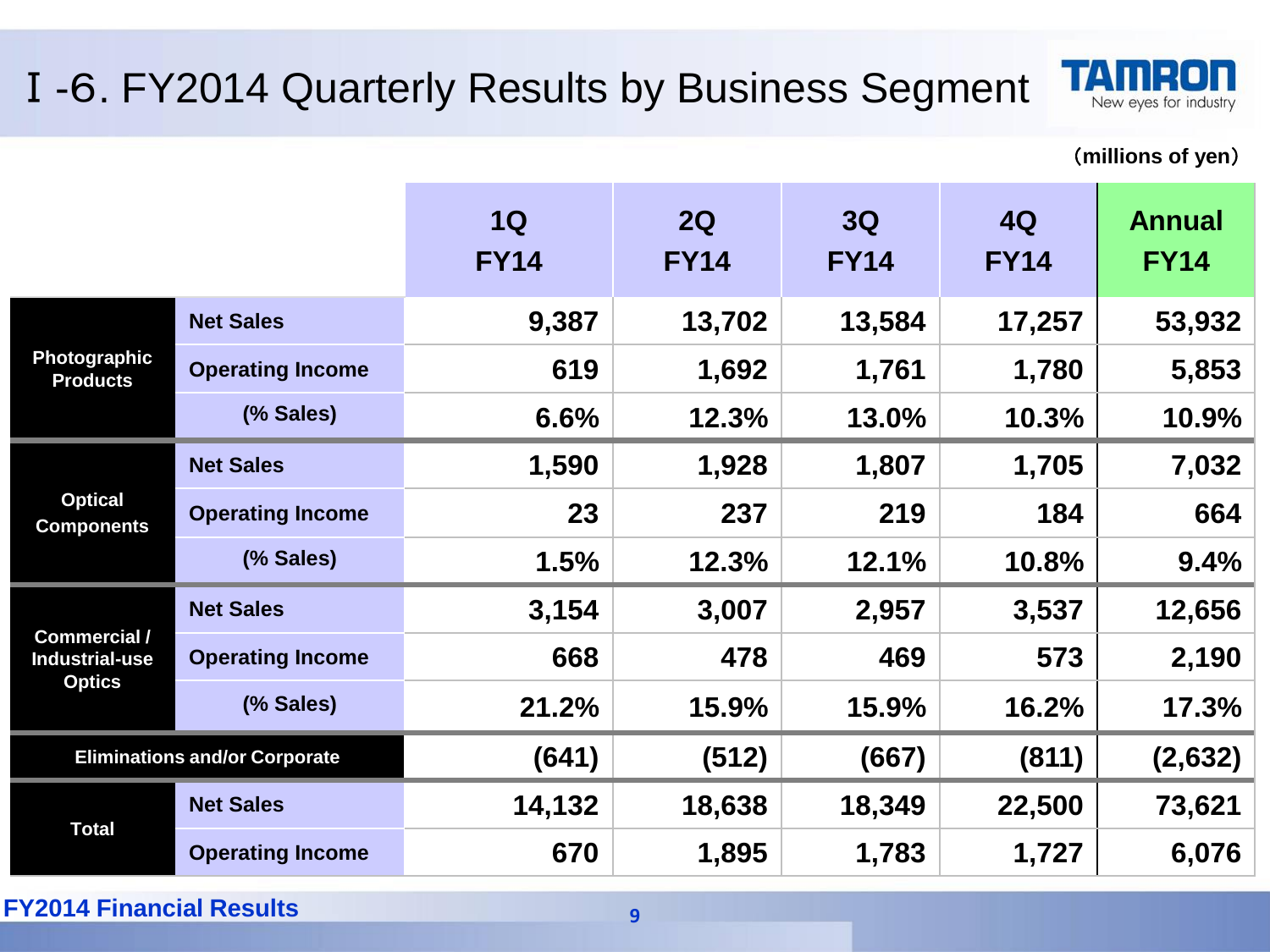

# **II. FY2015 Financial Forecast**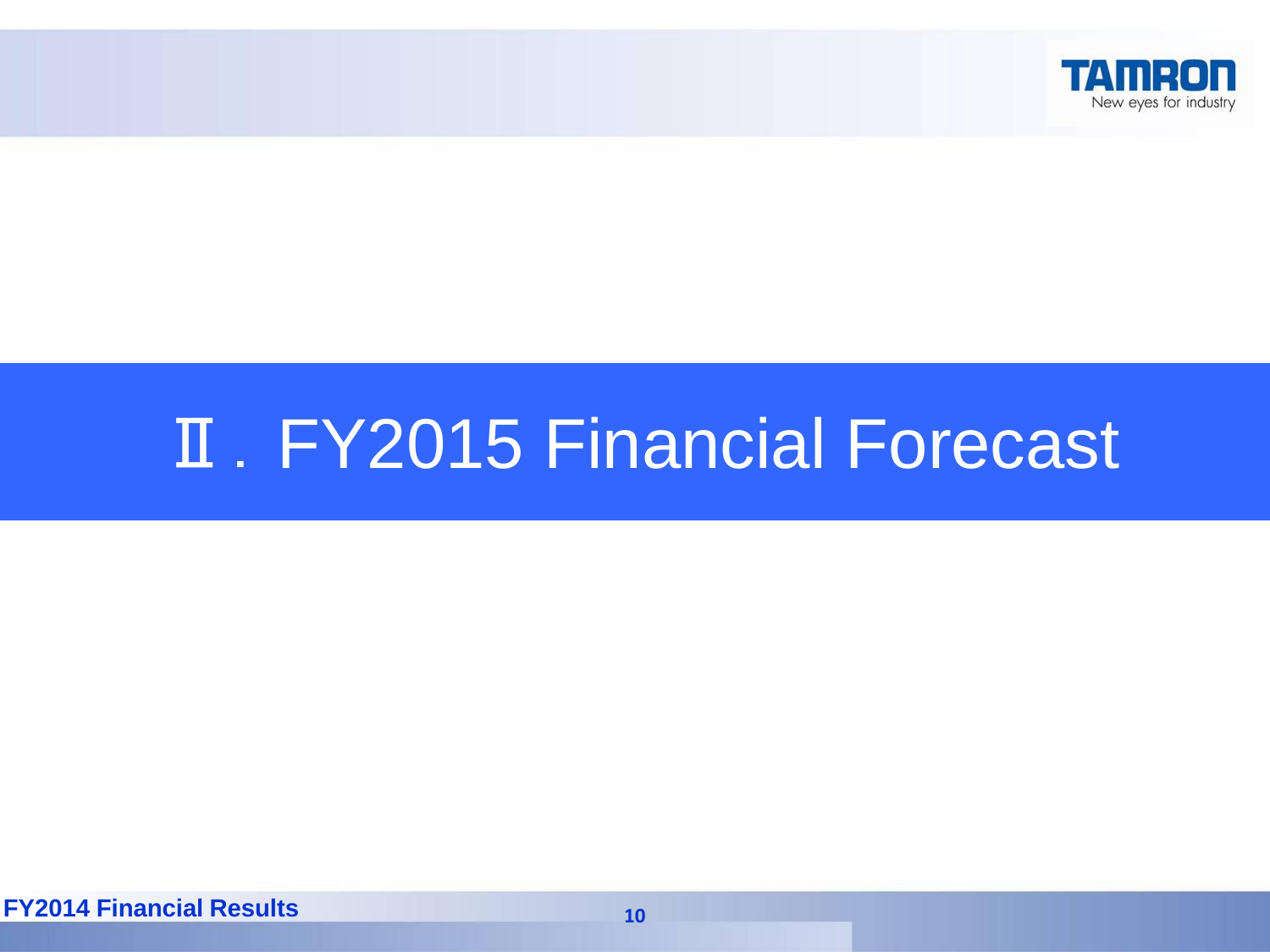### Ⅱ-1. FY2015 Forecast



**Expecting increases in both sales and profits for two consecutive years.** (**millions of yen**)

|                                   | <b>Actual</b><br>1st H | <b>Actual</b><br>2nd H | <b>Actual</b><br><b>FY14</b> | <b>Forecast</b><br>1st H | <b>Forecast</b><br>2nd H | <b>Forecast</b><br><b>FY15</b> |           | <b>Inc/Dec</b> |
|-----------------------------------|------------------------|------------------------|------------------------------|--------------------------|--------------------------|--------------------------------|-----------|----------------|
|                                   | <b>FY14</b>            | <b>FY14</b>            | (a)                          | <b>FY15</b>              | <b>FY15</b>              | (b)                            | $(b)-(a)$ | (b)/(a)        |
| <b>Net Sales</b>                  | 32,770                 | 40,850                 | 73,621                       | 36,200                   | 42,300                   | 78,500                         | 4,878     | 106.6%         |
| <b>Operating</b><br><b>Income</b> | 2,565                  | 3,510                  | 6,076                        | 2,800                    | 3,800                    | 6,600                          | 523       | 108.6%         |
| (% Sales)                         | 7.8%                   | 8.6%                   | 8.3%                         | 7.7%                     | 9.0%                     | 8.4%                           | 0.1%      |                |
| <b>Ordinary</b><br><b>Income</b>  | 2,638                  | 3,561                  | 6,200                        | 2,700                    | 3,700                    | 6,400                          | 199       | 103.2%         |
| (% Sales)                         | 8.1%                   | 8.7%                   | 8.4%                         | 7.5%                     | 8.7%                     | 8.2%                           | (0.2)%    |                |
| <b>Net Income</b>                 | 1,820                  | 2,025                  | 3,846                        | 1,900                    | 2,300                    | 4,200                          | 353       | 109.2%         |
| <b>Foreign Exchange Rate</b>      |                        |                        |                              |                          |                          |                                |           |                |
| Yen-1USD                          | 102.46                 | 109.01                 | 105.79                       | 115.00                   | 115.00                   | 115.00                         | 9.21      |                |
| Yen-1EURO                         | 140.44                 | 140.30                 | 140.37                       | 135.00                   | 135.00                   | 135.00                         | (5.37)    |                |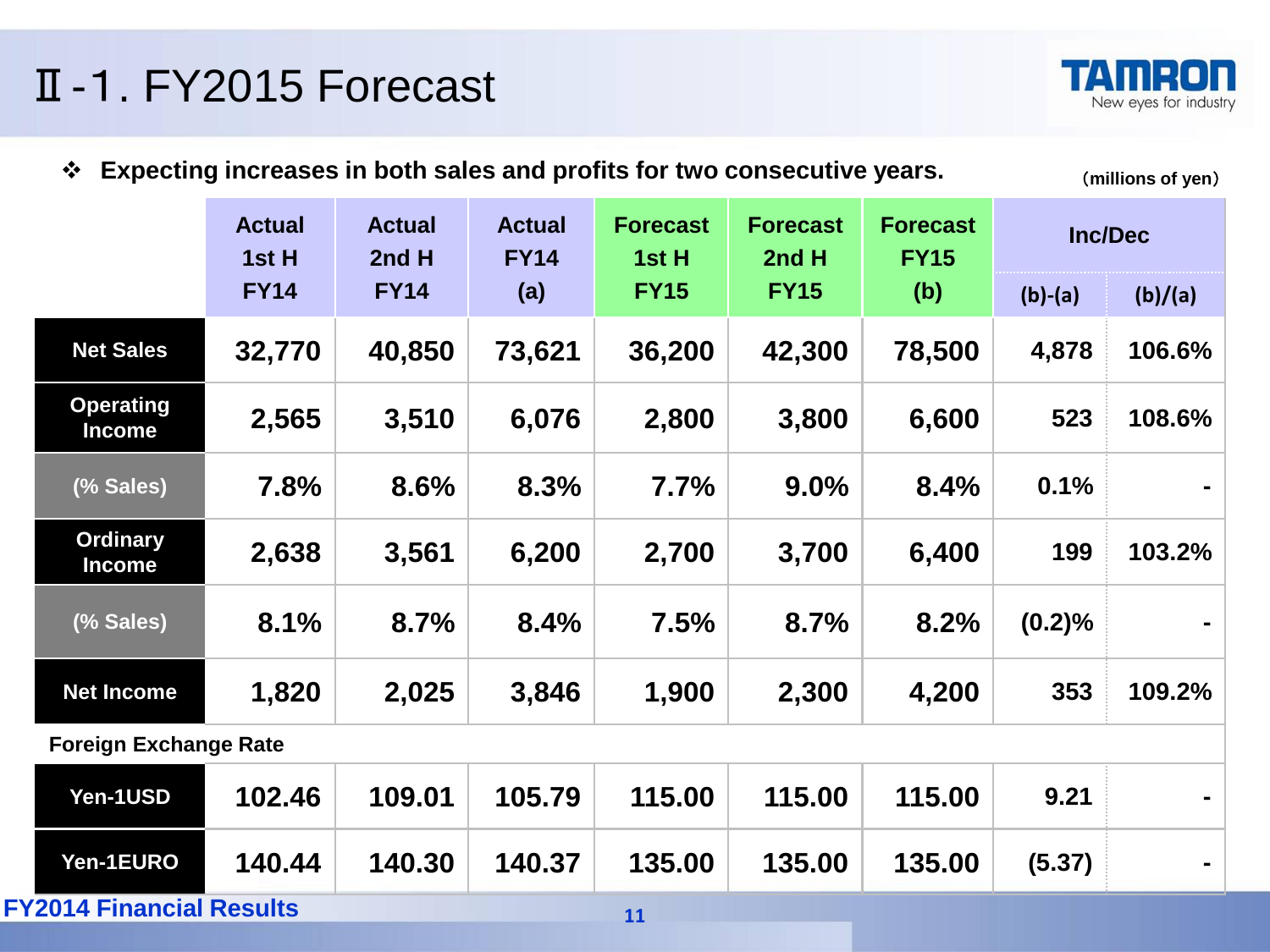#### Ⅱ-2. FY2015 Contributing Factors for Performance



Counting on an increased profit, even excluding exchange effects.

Anticipating averse exchange effects to profits due to euro's depreciation, but aiming at increasing profits with cost reduction efforts. The cost of yen) and the cost of yen) (millions of yen)

|                                   | <b>FY14</b><br>(Actual)<br>(a) | <b>FY15</b><br>(Forecast)<br>(b) | Inc / Dec<br>$(b)-(a)$<br>(b)/(a) |        | <b>Change Factors</b>                                                                                |  |
|-----------------------------------|--------------------------------|----------------------------------|-----------------------------------|--------|------------------------------------------------------------------------------------------------------|--|
| <b>Net Sales</b>                  | 73,621                         | 78,500                           | 4,878                             | 106.6% | <b>Sales</b><br>$+1,580$<br><b>Exchange gain</b><br>$+3,300$<br>$+4,880$                             |  |
| <b>Operating</b><br><b>Income</b> | 6,076                          | 6,600                            | 523                               | 108.6% | <b>Sales</b><br>$+500$<br><b>Exchange loss</b><br>(300)<br><b>Cost reduction</b><br>$+320$<br>$+520$ |  |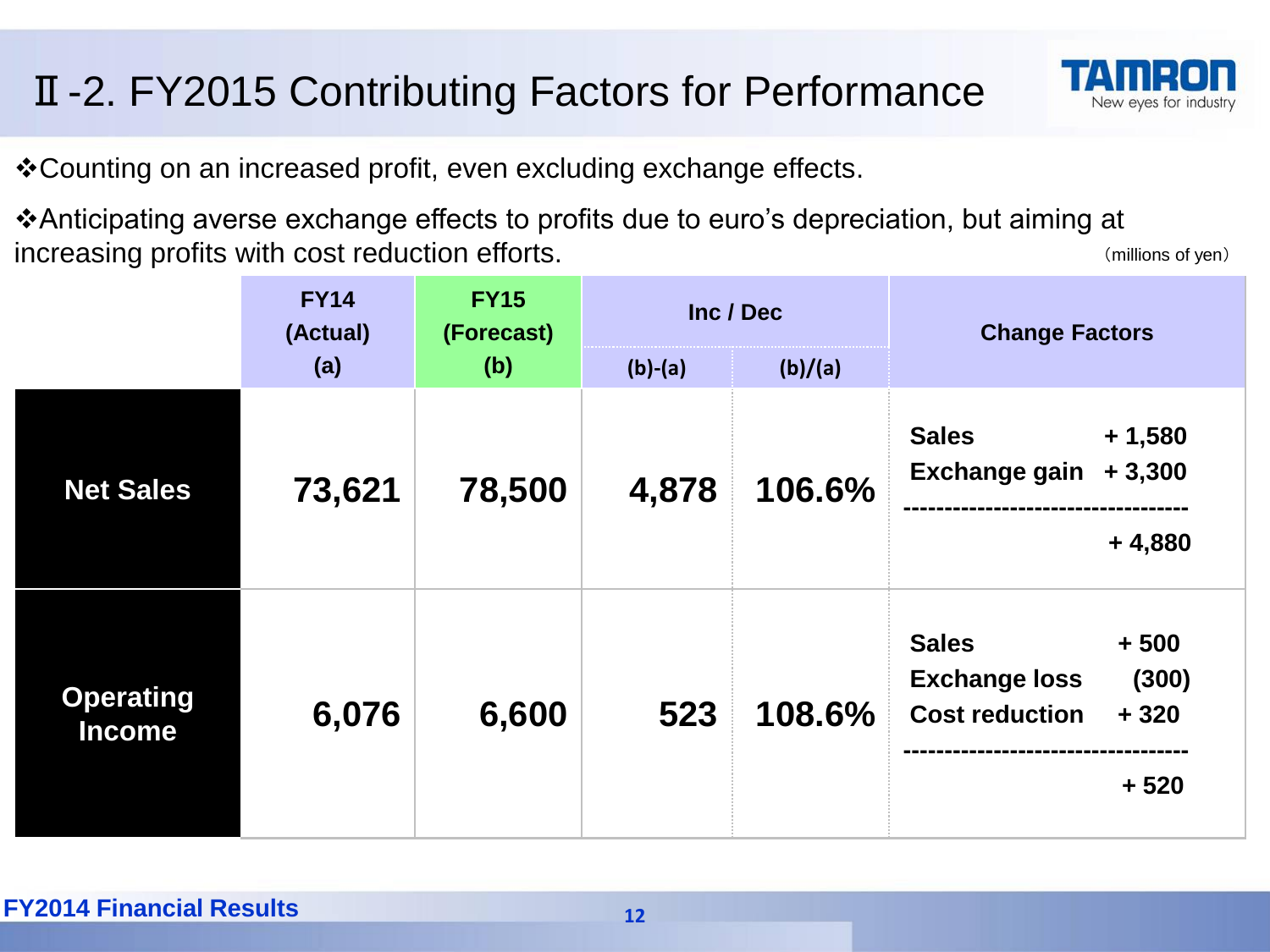### Ⅱ-3. FY2015 Forecast (Sales / Operating Income)



#### **Net Sales**

(**millions of yen**)

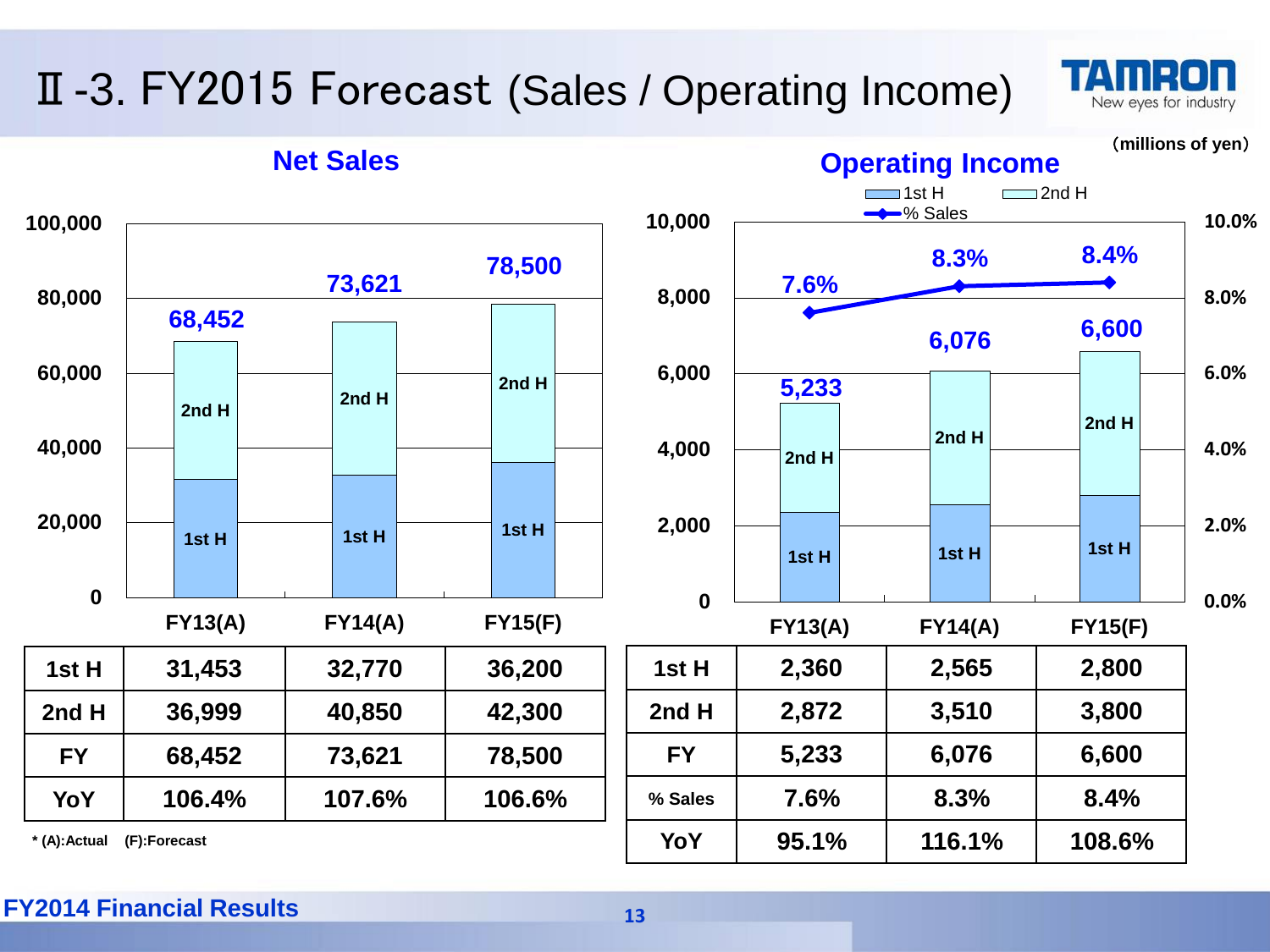### Ⅱ-4. FY2015 Forecast by Segment 1) Photographic Products



\* Expecting increases in both sales and profits, as own-brand new products introduced last year will contribute throughout the fiscal year, in addition to new products to be launched this year.

**FY2014 Financial Results <sup>14</sup>**

T P New eves for industry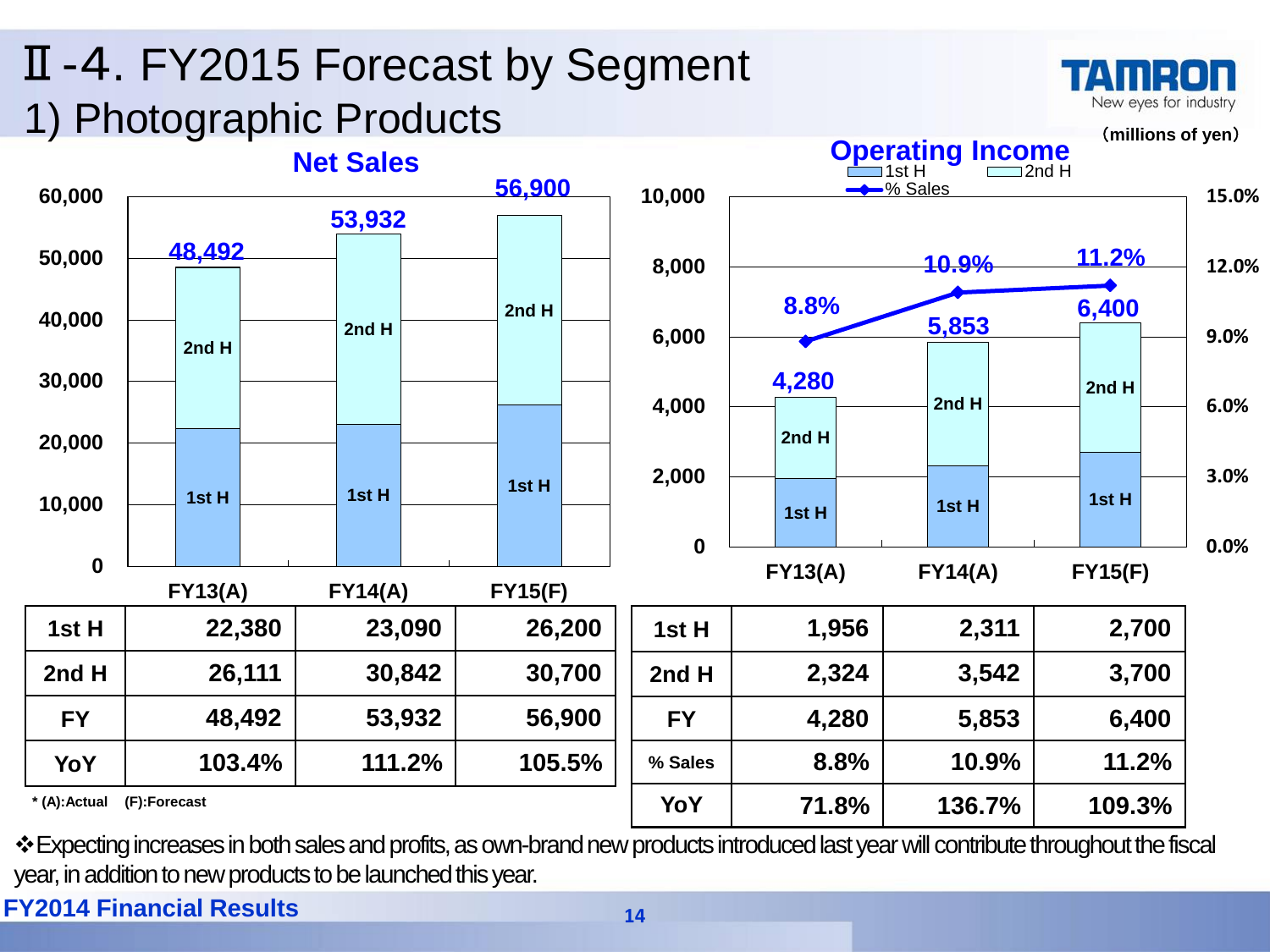#### Ⅱ-4. FY2015 Forecast by Segment TAMP New eves for industry 2) Optical Components(**millions of yen**) **Net Sales Operating Income**  $\Box$ 1st H  $\Box$ 2nd H **10,000 →**% Sales **1,500 15.0% 12.3% 7,629 8,000 7,032 1,200 12.0% 6,200 9.4% 938 6,000 8.1% 900 9.0% 2nd H 2nd H 2nd H 664 2nd H 500 4,000 600 6.0% 2nd H 2nd H 2,000 300 1st H 3.0% 1st H 1st H 1st H 1st H 1st H 0 0.0% 0 FY13(A) FY14(A) FY15(F) FY13(A) FY14(A) FY15(F) 1st H 3,833 3,518 2,900 1st H 613 260 200 2nd H 3,795 3,513 3,300 2nd H 325 403 300 FY 7,629 7,032 6,200 FY 938 664 500 YoY 92.2% 92.2% 88.2% % Sales 12.3% 9.4% 8.1% \* (A):Actual (F):Forecast YoY 207.4% 70.8% 75.3%**

**FY2014 Financial Results <sup>15</sup>** \* Decreases in both sales and profits anticipated due to continued shrinkage of the total market, but aiming at ending in the black while working on new business development.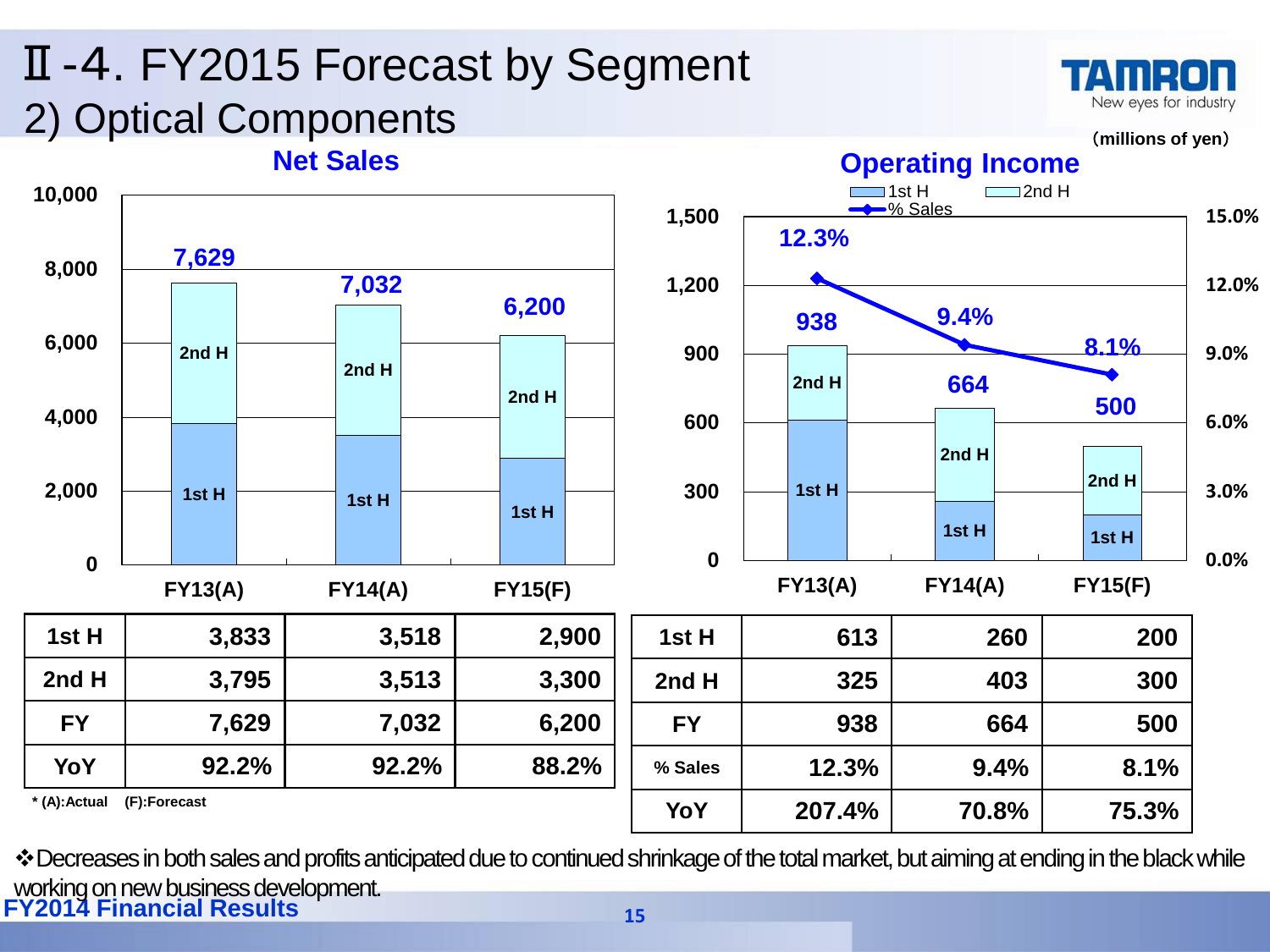

**FY2014 Financial Results <sup>16</sup>** Aiming at increases in both sales and profits by attempting to achieve recovery in the Chinese market while continuing to work on expanding business in other markets.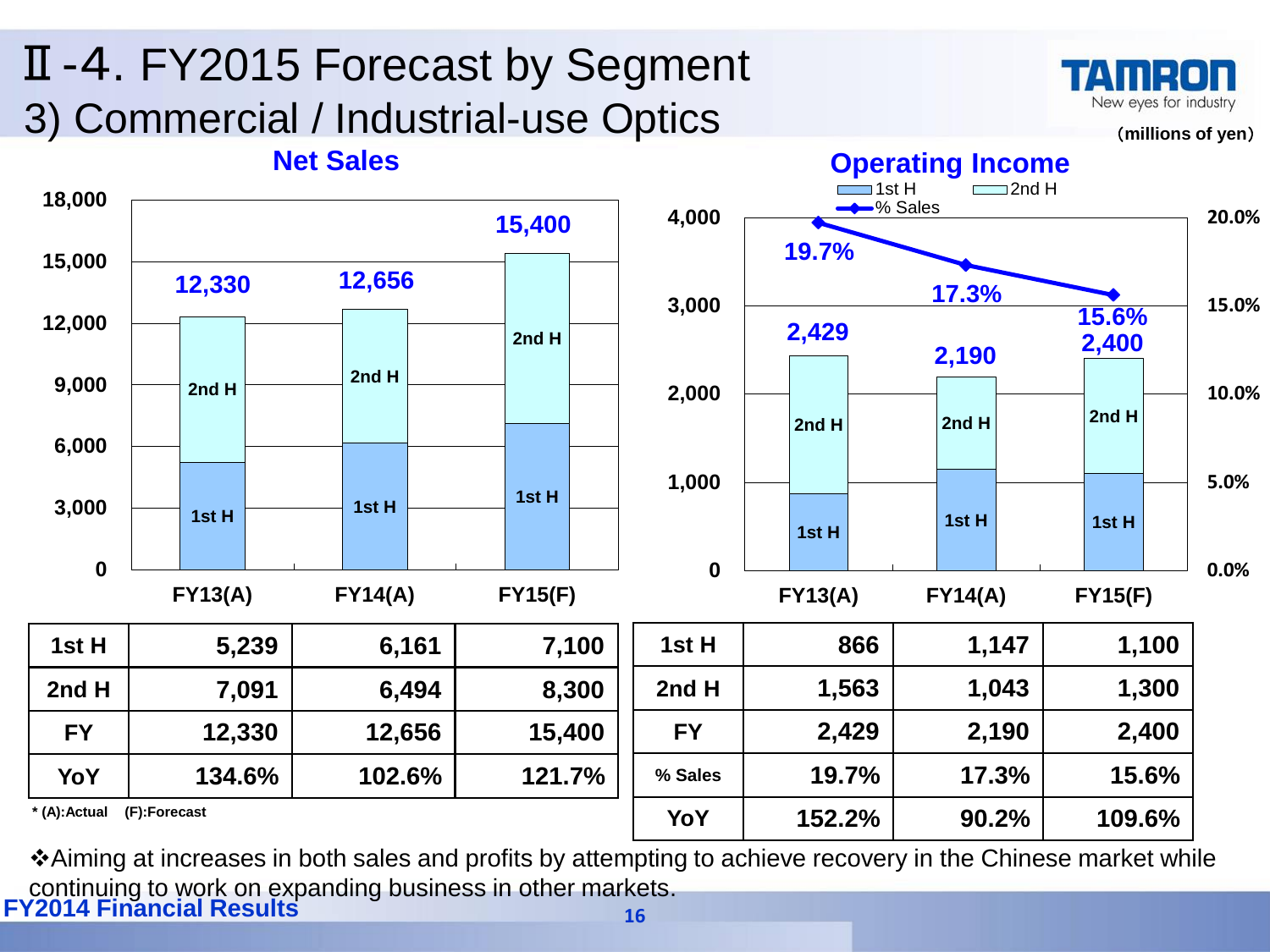

# **Ⅲ. Financial Situation**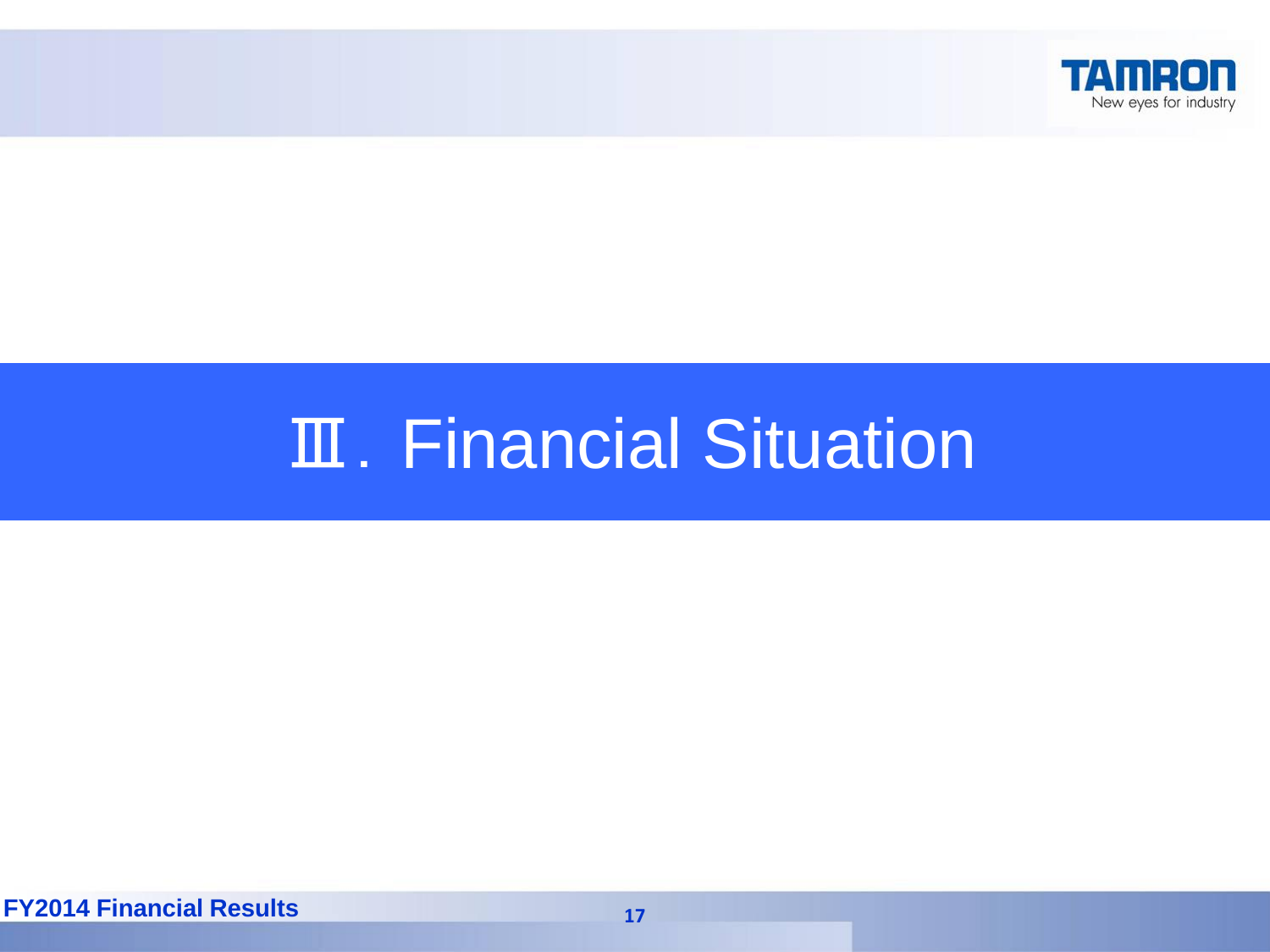### Ⅲ-1. Financial Summary



(**millions of yen**)

|                                         | <b>FY13</b><br>(a) | <b>FY14</b><br>(b) | Change<br>$(b)-(a)$     | <b>Remarks</b>                                                                               |  |  |  |
|-----------------------------------------|--------------------|--------------------|-------------------------|----------------------------------------------------------------------------------------------|--|--|--|
| Cash and deposits                       | 14,297             | 15,915             | 1,618                   |                                                                                              |  |  |  |
| Notes and accounts<br>receivable        | 14,898             | 18,653             | 3,754                   | Thanks to increased sales                                                                    |  |  |  |
| Inventories                             | 11,055             | 10,536             | (519)                   | Through inventory reduction and so on<br>(about 1.2 billion yen, excluding exchange effects) |  |  |  |
| Other current assets                    | 1,505              | 1,849              | 344                     |                                                                                              |  |  |  |
| Non-current assets                      | 22,945             | 22,950             | $\overline{\mathbf{4}}$ | Due to decrease in equipment investment after round<br>of large-scale investment             |  |  |  |
| <b>Total Assets</b>                     | 64,704             | 69,906             | 5,202                   |                                                                                              |  |  |  |
| <b>Total current liabilities</b>        | 14,144             | 14,602             | 458                     |                                                                                              |  |  |  |
| <b>Total non-current liabilities</b>    | 3,471              | 3,308              | (163)                   |                                                                                              |  |  |  |
| <b>Total liabilities</b>                | 17,616             | 17,911             | 295                     |                                                                                              |  |  |  |
| <b>Total net assets</b>                 | 47,087             | 51,995             | 4,907                   | Due to posting of current term profit, foreign currency<br>translation adjustments and so on |  |  |  |
| <b>Total liabilities and net assets</b> | 64,704             | 69,906             | 5,202                   |                                                                                              |  |  |  |
| Ratio of net assets                     | 72.8%              | 74.4%              | 1.6%                    |                                                                                              |  |  |  |
| <b>FY2014 Financial Results</b><br>18   |                    |                    |                         |                                                                                              |  |  |  |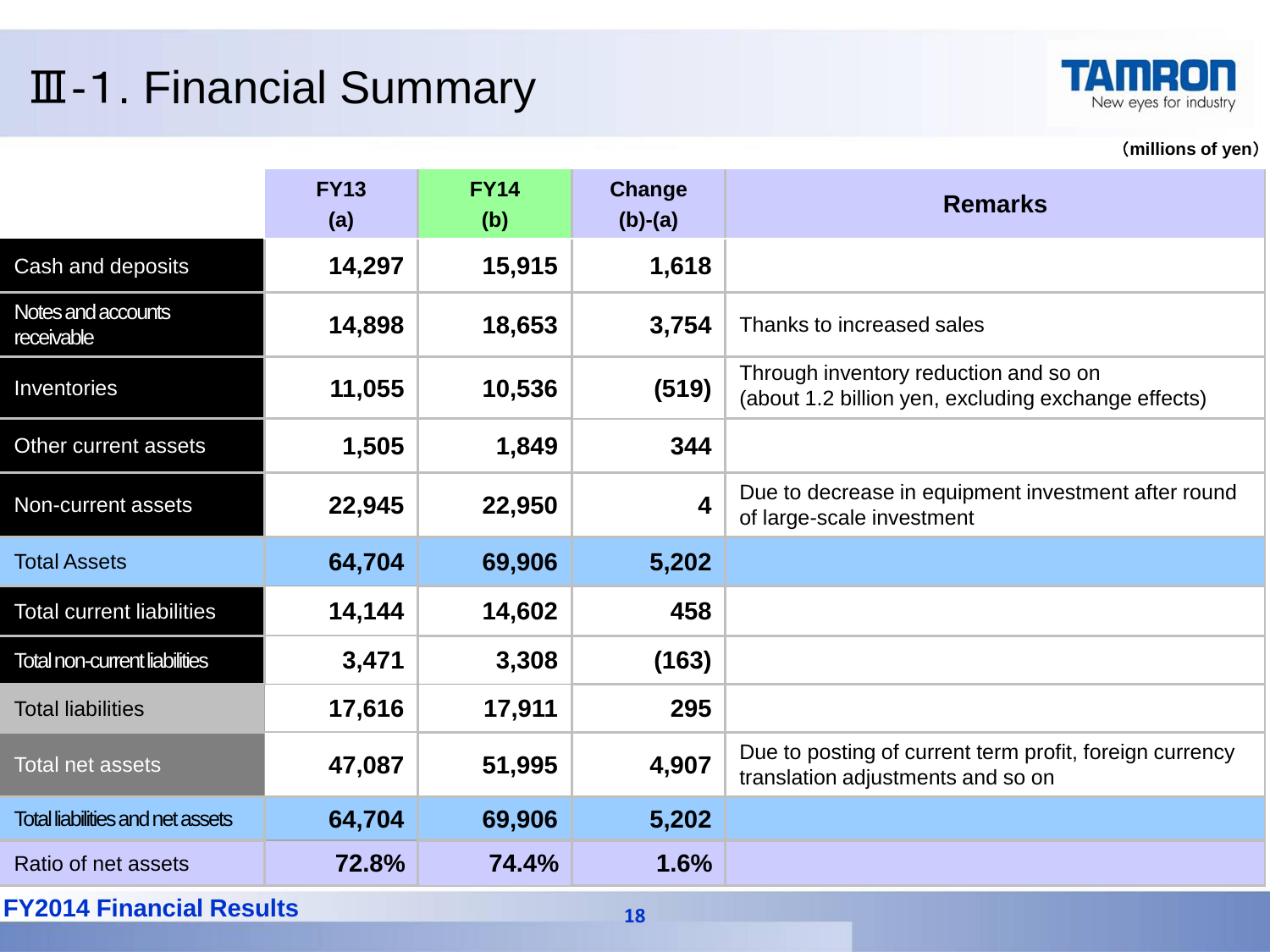### Ⅲ-2. Capital Investment & Depreciation



New eves for industry

**\* (A):Actual (F):Forecast**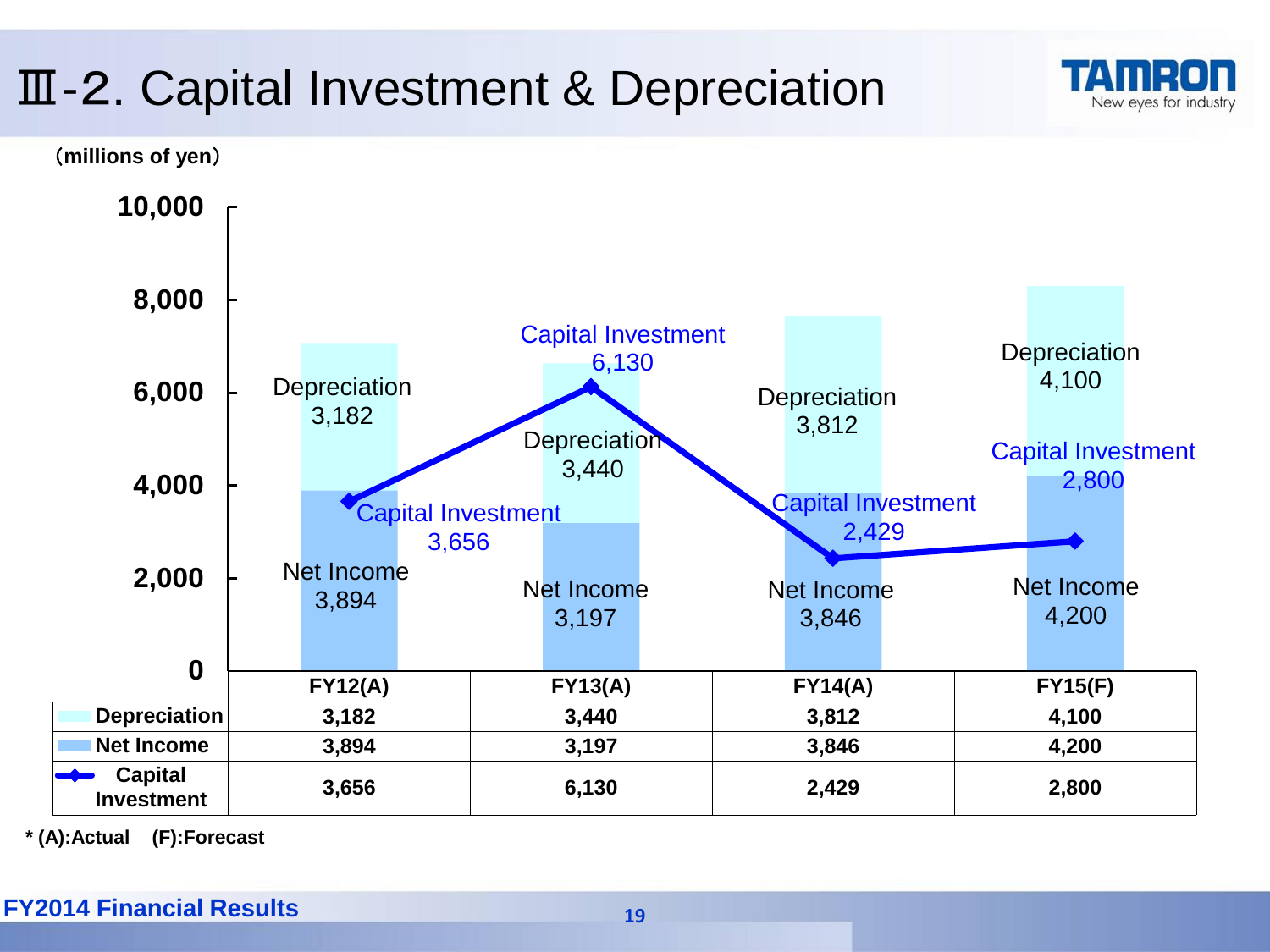

**\* R&D cost/Net sales ratio**

**\* (A):Actual (F):Forecast**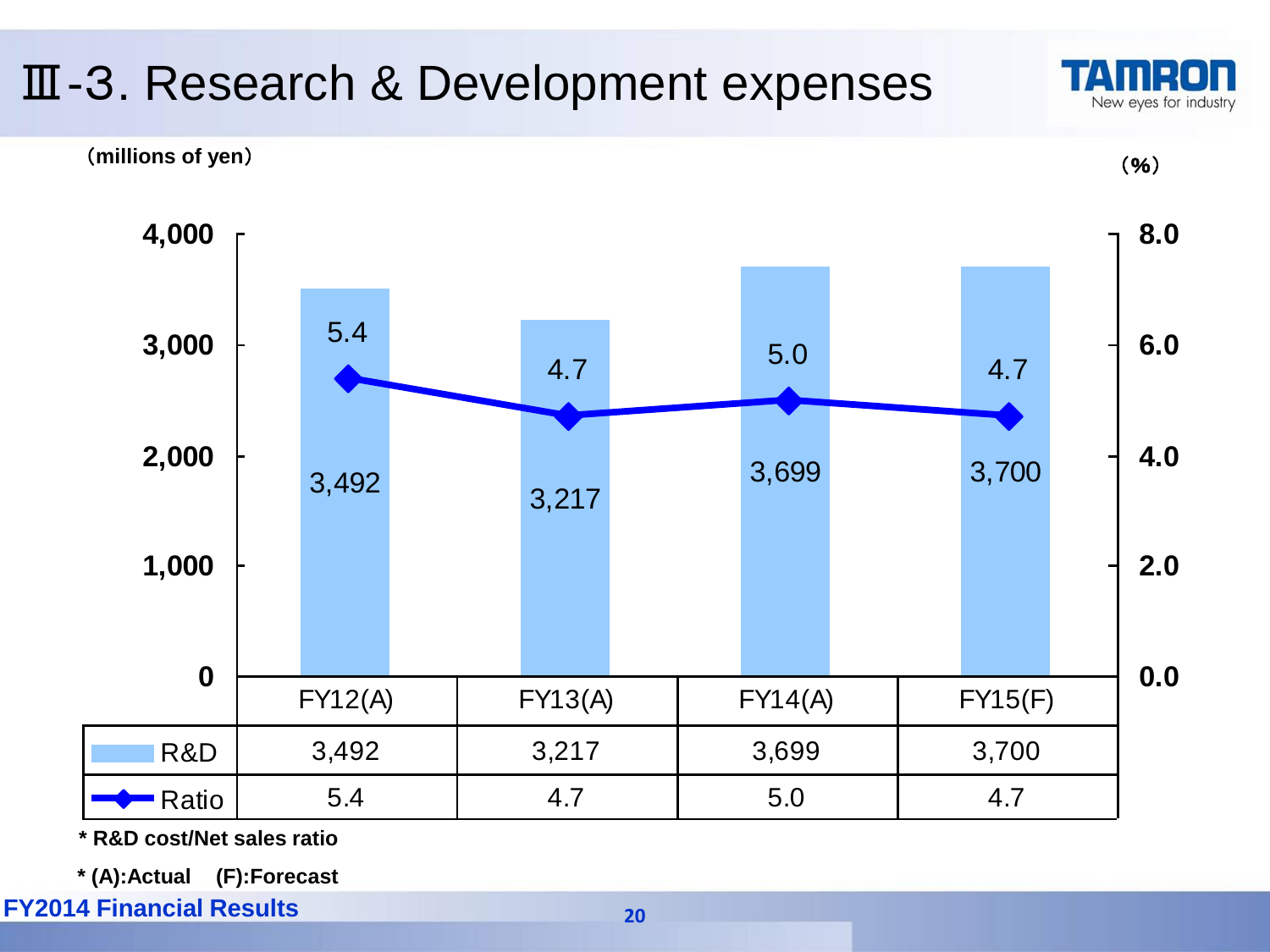### Ⅲ-4. Inventories / Liabilities with Interests





(Turnover ratio based on average monthly sales for last 6 months)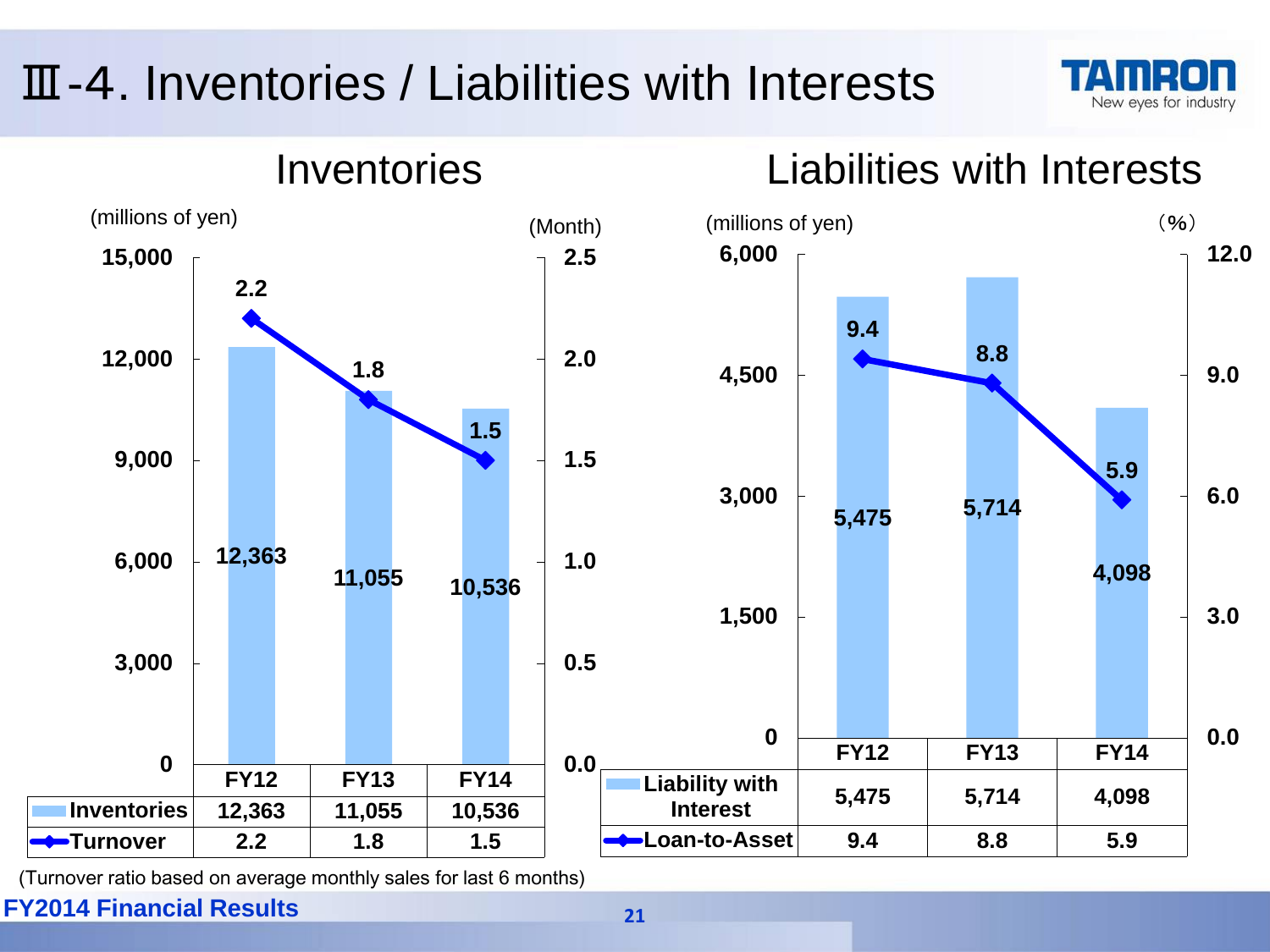### Ⅲ-5. Cash Flow Statement

TATIE New eyes for industry



|                                             | <b>FY13</b> | <b>FY14</b> |
|---------------------------------------------|-------------|-------------|
| <b>Cash flows from operating activities</b> | 9,602       | 6,208       |
| <b>Cash flows from investing activities</b> | (6,041)     | (2,351)     |
| <b>Free cash flow</b>                       | 3,561       | 3,856       |
| <b>Cash flows from financing activities</b> | (1, 324)    | (3,009)     |
| Cash and cash equivalents at end of period  | 14,297      | 15,915      |
| <b>Liquidity (Months)</b>                   | 2.51        | 2.59        |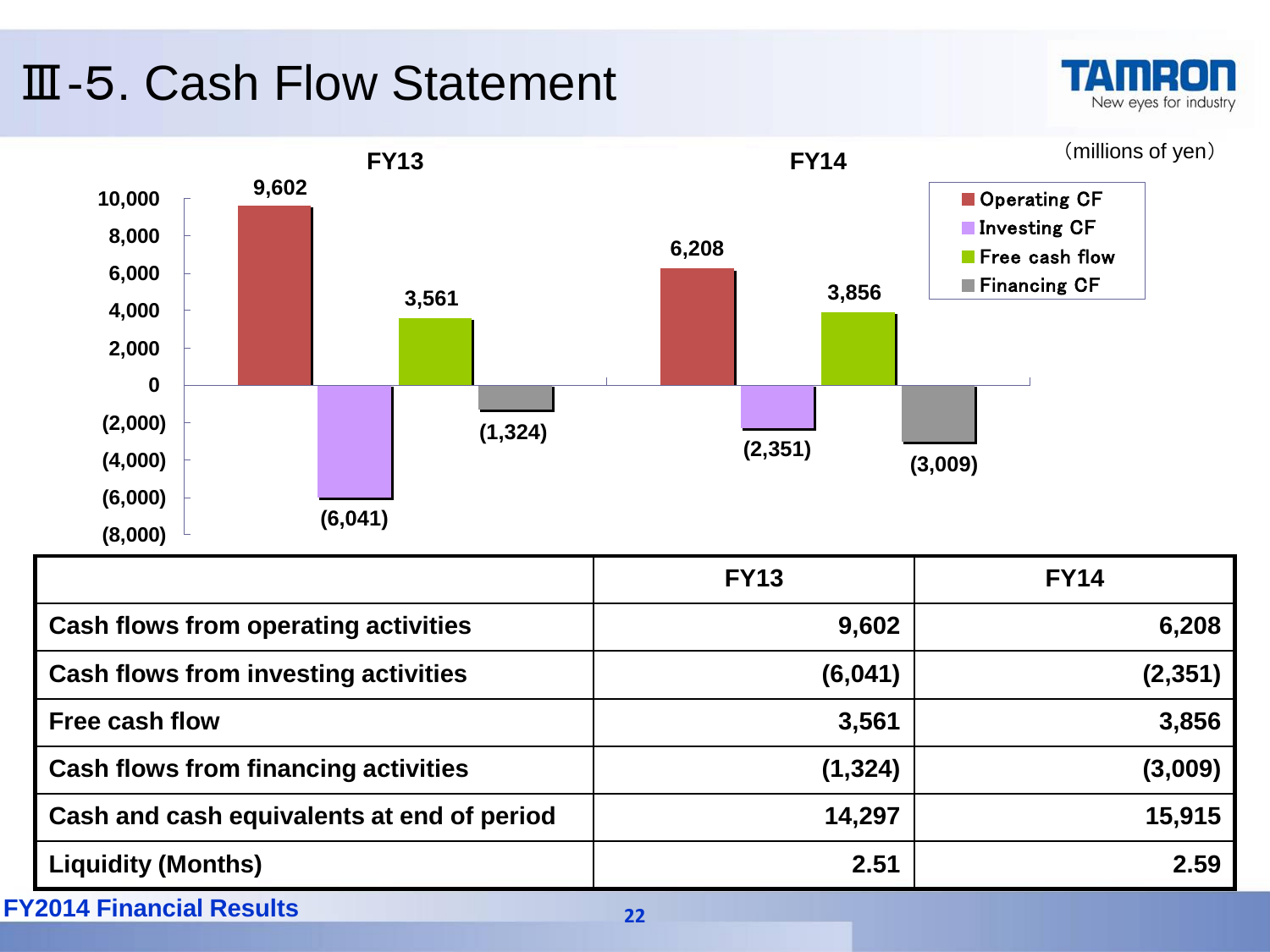### Ⅲ-6. Outlook for Cash Dividends



(**yen**)

Annual dividend for FY15 is expected the dividend increase 5 yen compared to FY14.

|                                                           | <b>FY12</b> | <b>FY13</b> | <b>FY14</b> | <b>FY15</b><br>(Forecast) |
|-----------------------------------------------------------|-------------|-------------|-------------|---------------------------|
| <b>Interim</b>                                            | 20.00       | 20.00       | 20.00       | 25.00                     |
| <b>Year-end</b>                                           | 30.00       | 30.00       | 30.00       | 30.00                     |
| <b>Annual</b>                                             | 50.00       | 50.00       | 50.00       | 55.00                     |
| <b>Dividends</b><br><b>Payout Ratio</b><br>(Consolidated) | 35.2%       | 42.9%       | 35.7%       | 35.9%                     |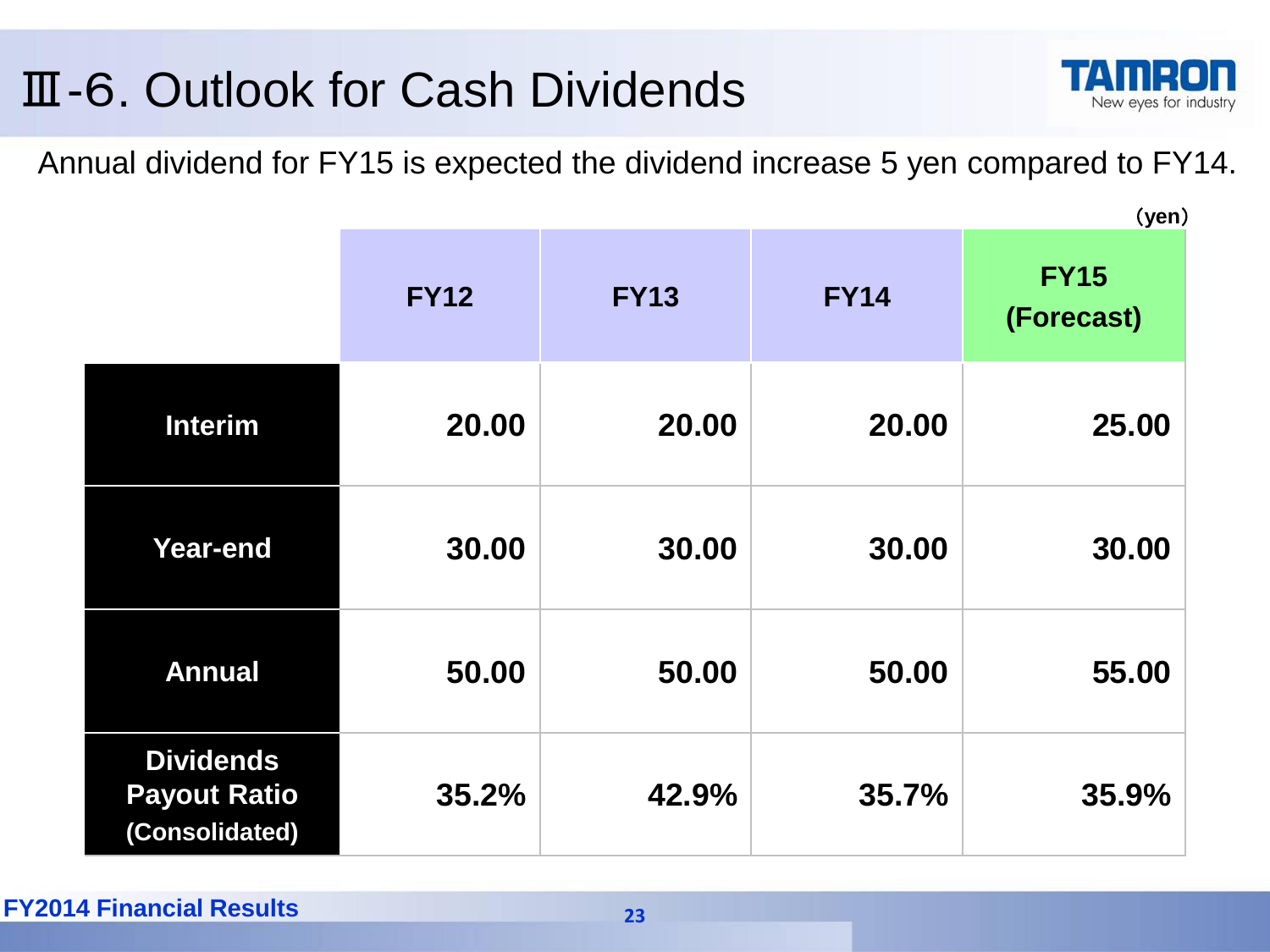#### Ⅲ-7. Referential Data 1) Key Performance Index





ROE=Net Income/Net assets (average for FY)

ROA=Ordinary Income/Total assets (average for FY)

(A):Actual (F):Forecast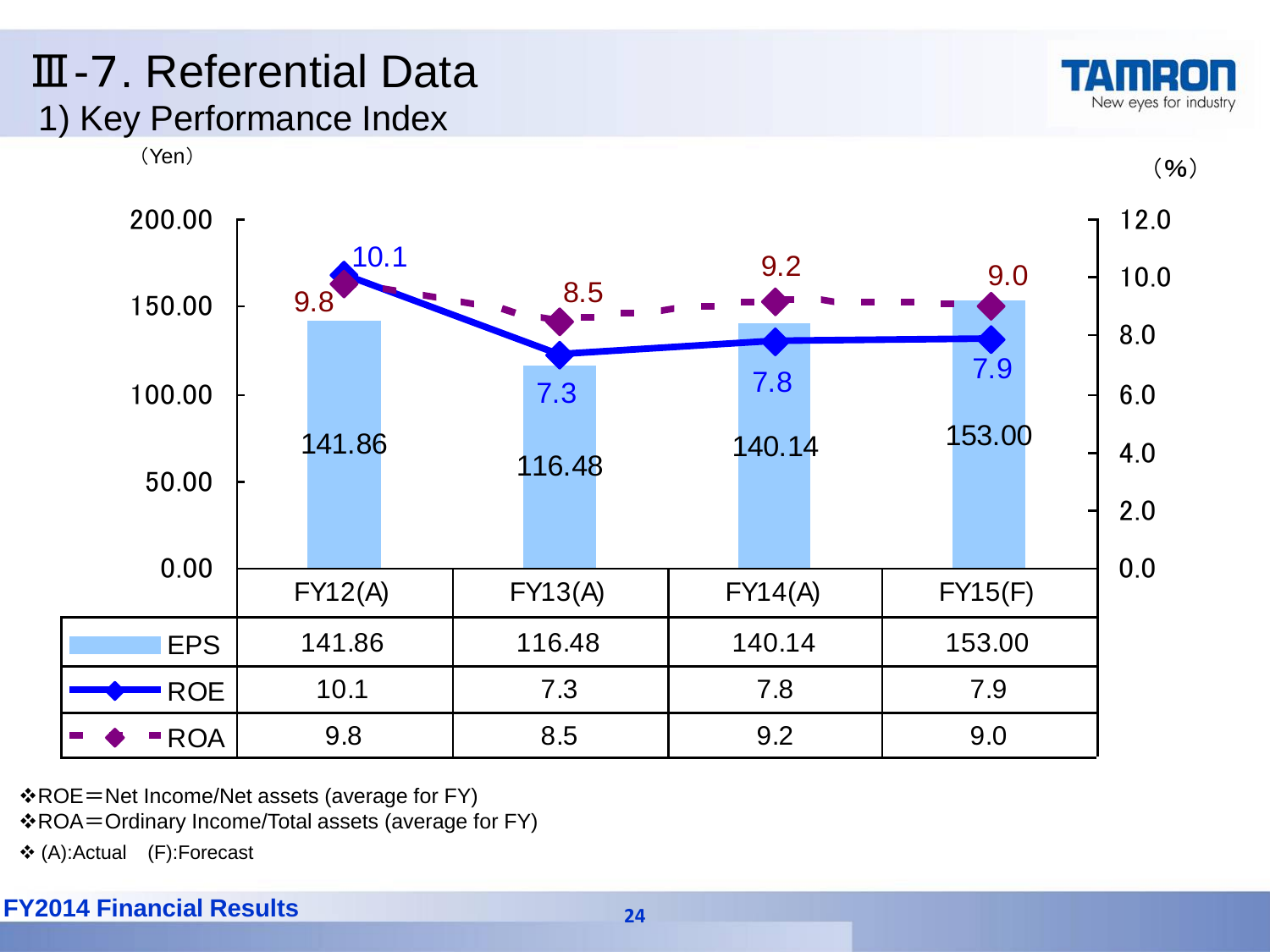#### 2) Impact of Currency Exchange Rate Fluctuations Ⅲ-7. Reference Data



#### **Actual FY2014**

|               | (yen)<br><b>Exchange Rate</b> |                              | <b>Effect</b>    | (million of yen)                  |
|---------------|-------------------------------|------------------------------|------------------|-----------------------------------|
|               | <b>Actual</b><br><b>FY13</b>  | <b>Actual</b><br><b>FY14</b> | <b>Net Sales</b> | <b>Operating</b><br><b>Income</b> |
| <b>USD</b>    | 97.73                         | 105.79                       | 3,100            |                                   |
| <b>Euro</b>   | 129.81                        | 140.37                       | 1,050            | 900                               |
| <b>Others</b> | $\overline{\phantom{a}}$      | ۰                            | 400              | (50)                              |
| <b>Total</b>  | $\overline{\phantom{a}}$      | ۰                            | 4,550            | 850                               |

**Forecast FY2015 (Impact on FY2014 Actual performance)**

|             | (yen)<br><b>Exchange Rate</b> | One yen change impact for FY2015 | (million of yen)        |
|-------------|-------------------------------|----------------------------------|-------------------------|
|             | <b>Assumption FY15</b>        | <b>Net Sales</b>                 | <b>Operating Income</b> |
| <b>USD</b>  | 115.00                        | 380                              | 30                      |
| <b>Euro</b> | 135.00                        | 110                              | 100                     |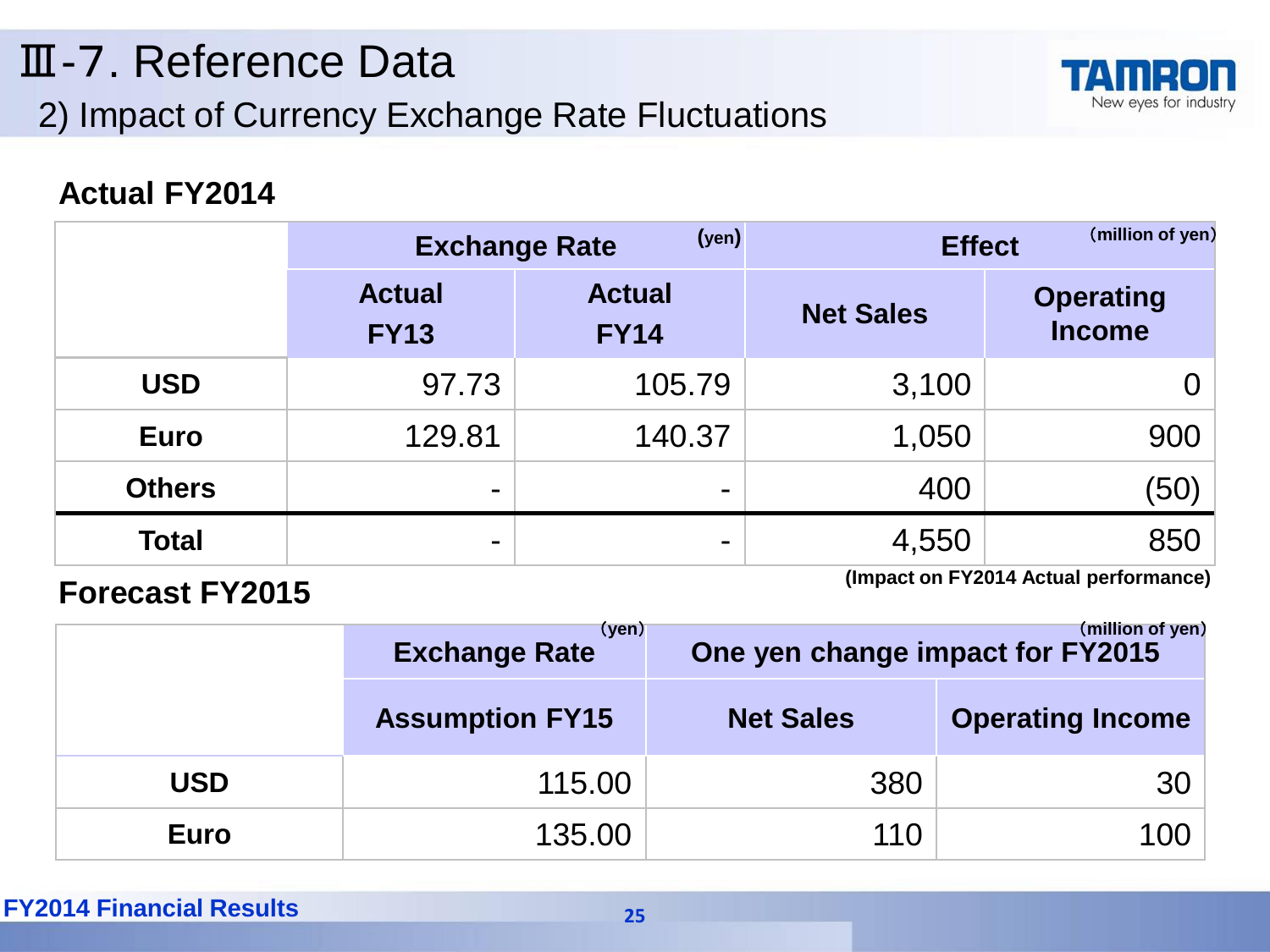

# **IV. Mid-Term Strategy**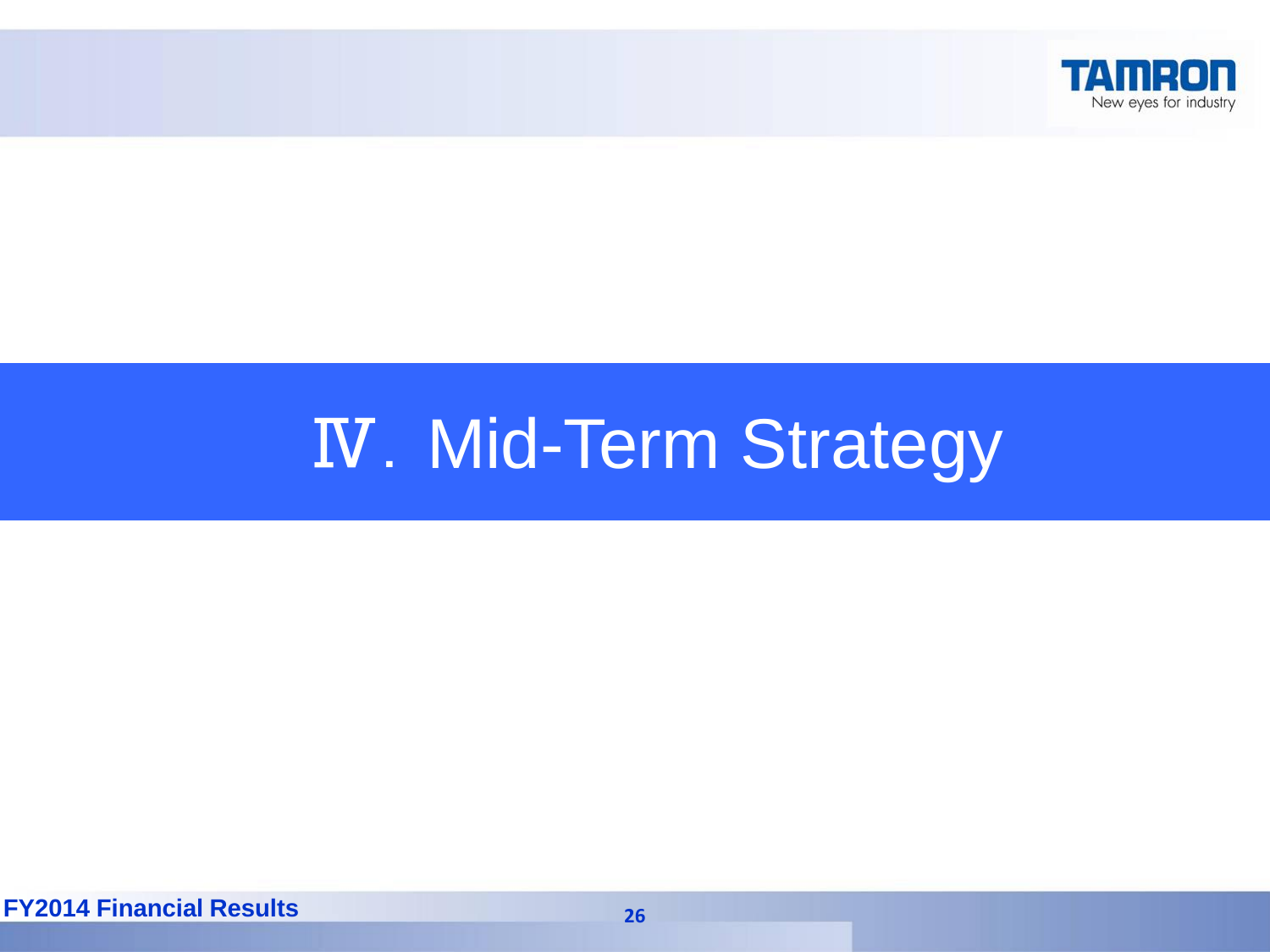

# New eyes for industry

Ⅳ‐2. Mid-Term Management Goals for FY2017

Net Sales:¥95.0 billion

Operating Income:¥9.5 billion (Operating Income Ratio 10%)

ROE:10% or more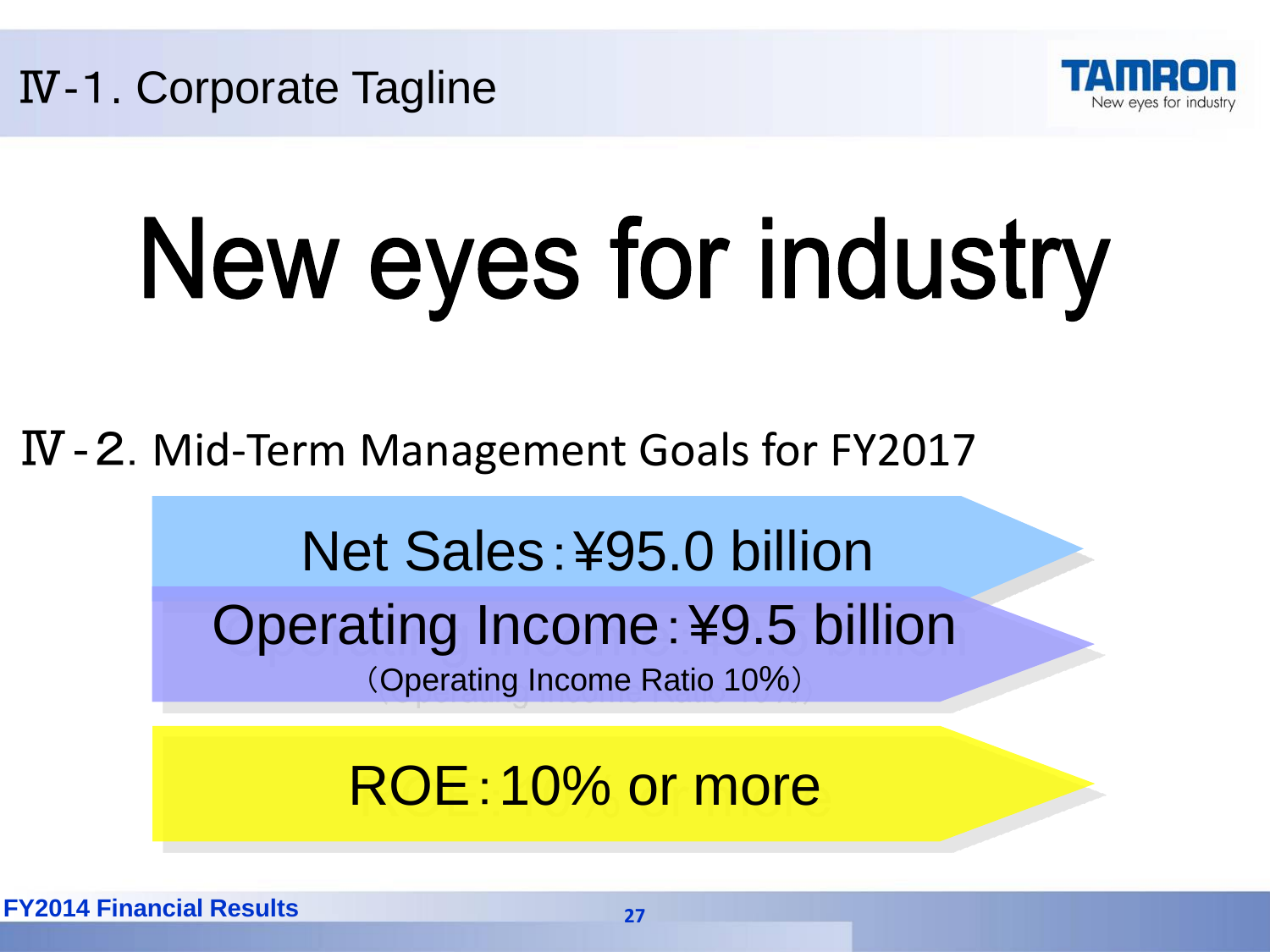### Ⅳ-3. Strategy Towards FY2017 by Segment



New eyes for industry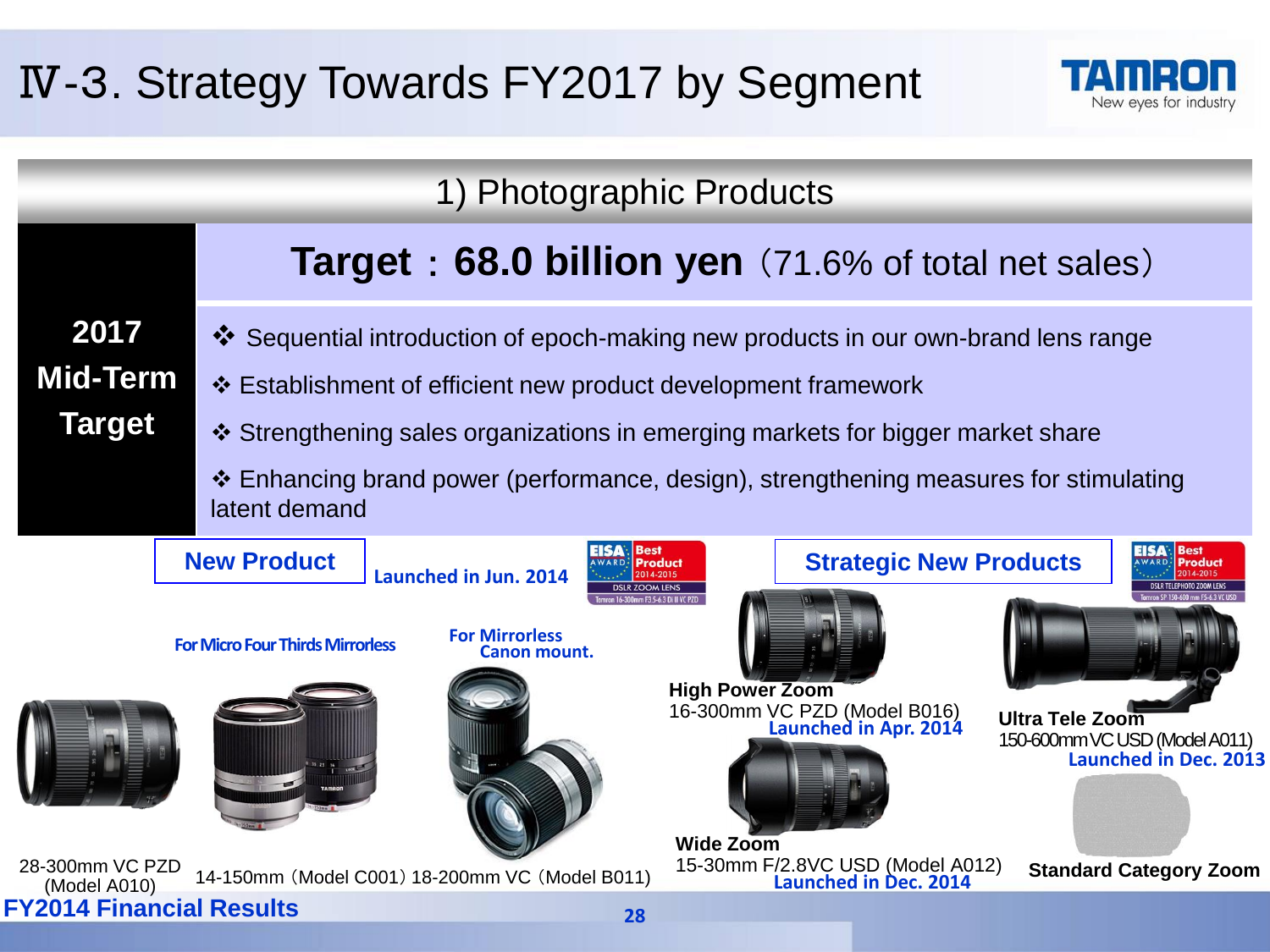### Ⅳ-3. Strategy Towards FY2017 by Segment



|  | 2) Optical Components |
|--|-----------------------|
|--|-----------------------|

|  | Target: 4.5 billion yen (4.7% of total net sales) |
|--|---------------------------------------------------|
|--|---------------------------------------------------|

**2017 Mid-Term Target**

- Increased focus on higher value-added products, to secure profits and avoid cost cutting competition
- Creating new markets by leveraging our own advantages in special fields
- Cost reduction of far-infrared range optical systems and stronger sales efforts
	- ⇒ Joint development with leading camera makers



**Digital still camera lenses, Camcorder lenses by Communication Communication Cameras** 



**Original zoom lens** 



**Lenses for Long Wavelength**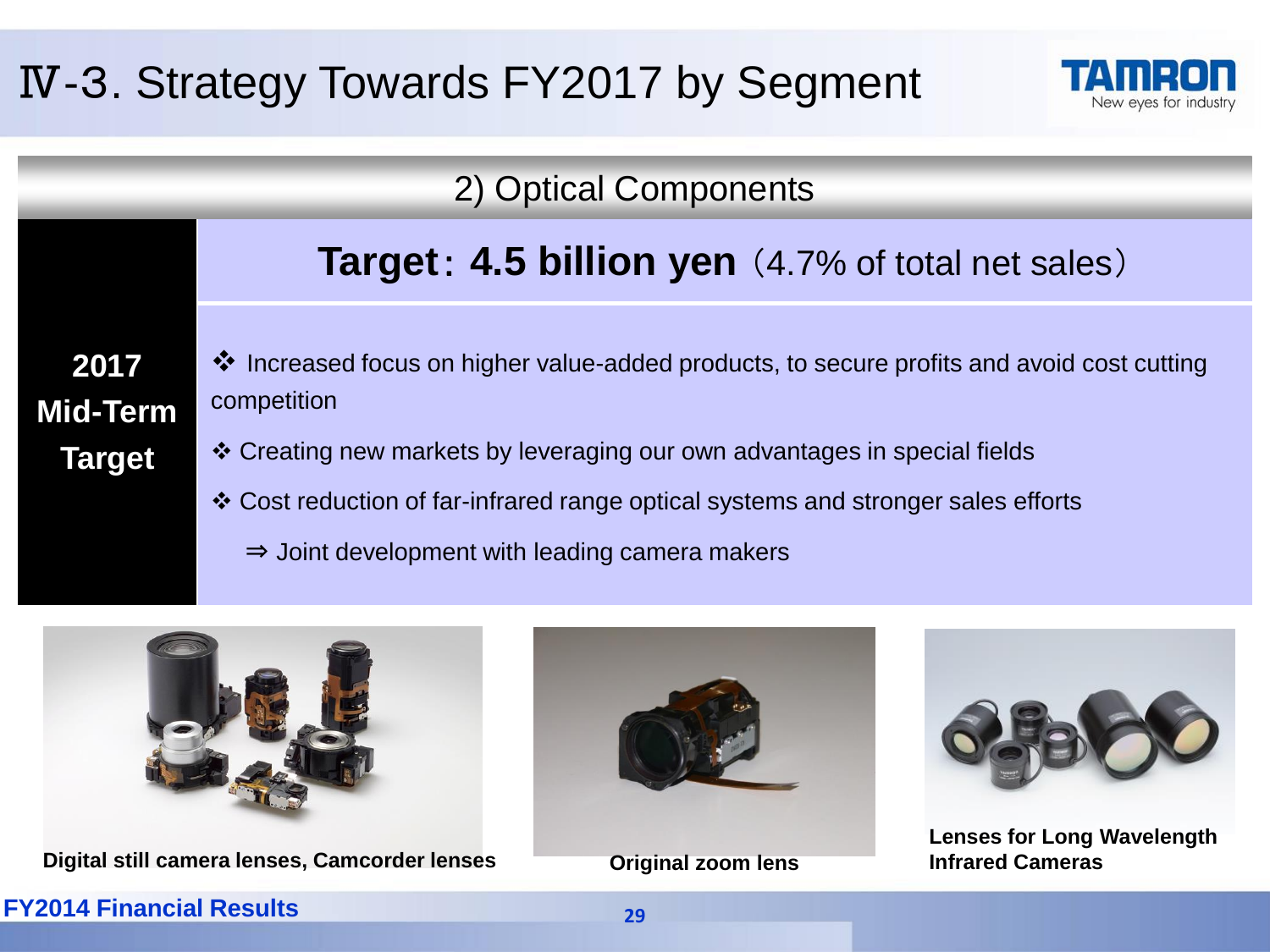### Ⅳ-3. Strategy Towards FY2017 by Segment



3) Commercial / Industrial-use Optics

#### **Target**: **22.5 billion yen** (23.7% of total net sales)

 Stronger sales operations in the worldwide market through technological innovation in surveillance camera lenses

#### Promoting new businesses through co-creation

 Putting Automotive camera lens businesses on the track by working harder on sensing application lenses

Strengthening business operations in new fields including outdoor and night surveillance

 Development and introduction of new products for the Chinese market while working on stronger sales organization establishment





**"Flat-Field Mega Pixel Lens Series"** 30x Zoom Lens for Board Cameras Automotive camera lenses **4.3-129mm F/1.6** (**Model DF019**)



#### **FY2014 Financial Results <sup>30</sup>**

**2017**

**Mid-Term**

**Target**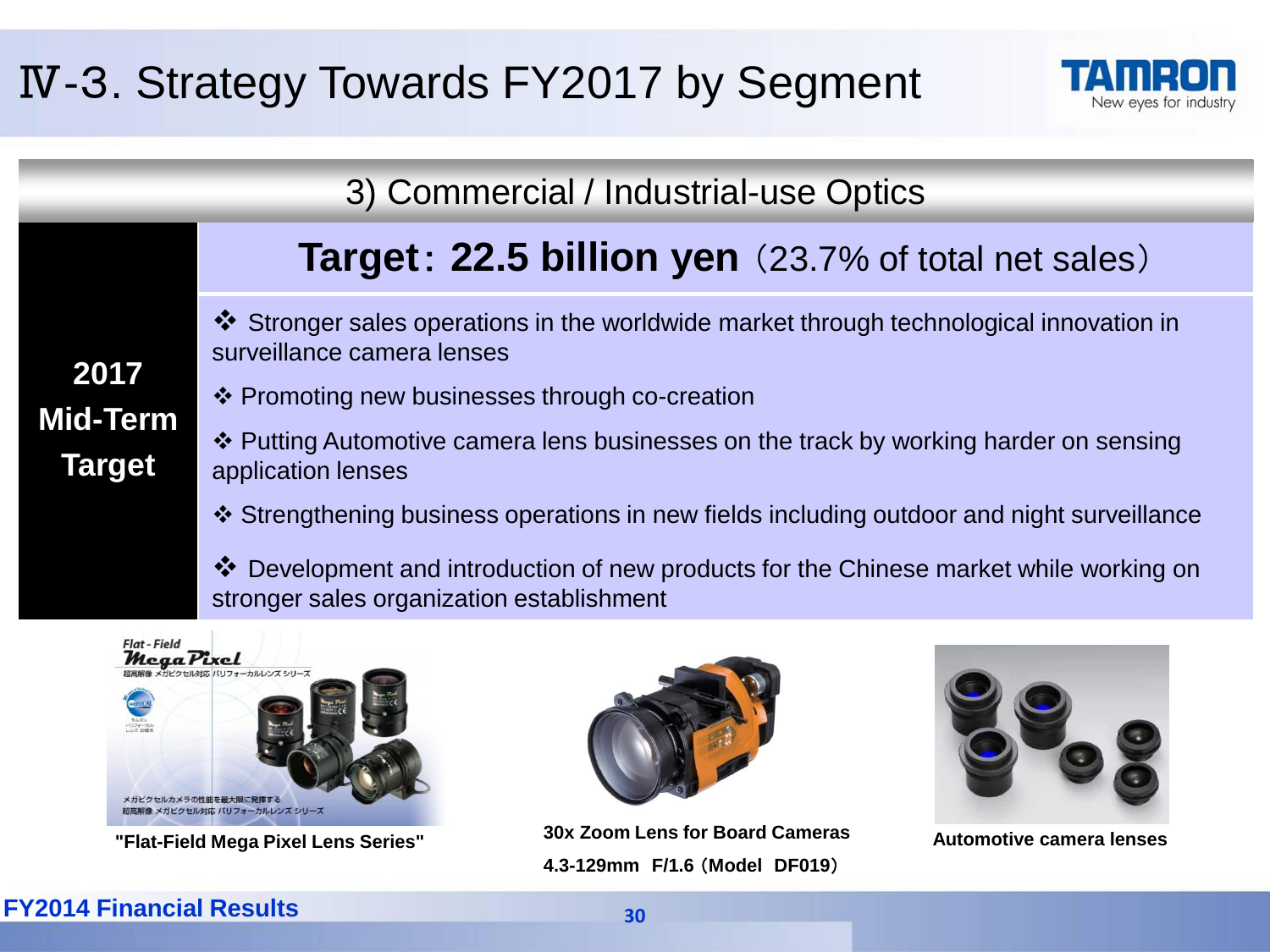### Ⅳ-4. Enhanced Production System



### Vietnam-

Continued efforts for steadily increasing production volume, to become a cost competitive factory



| <b>Category</b>                                          | <b>Current situation</b>                                                                      |  |
|----------------------------------------------------------|-----------------------------------------------------------------------------------------------|--|
| Number of<br><b>Employee</b>                             | 200 (Jul, 2013) $\Rightarrow$ 1,180 (Feb, 2015)                                               |  |
| Processing                                               | Lens Element, Metal, Assembly                                                                 |  |
| <b>Production</b><br>Capacity<br><b>Production Model</b> | Surveillance camera lenses from the latter half of<br>2014, in addition to DSLR camera lenses |  |

#### Lens Element Processing **Metal Processing Community Assembly Lines**

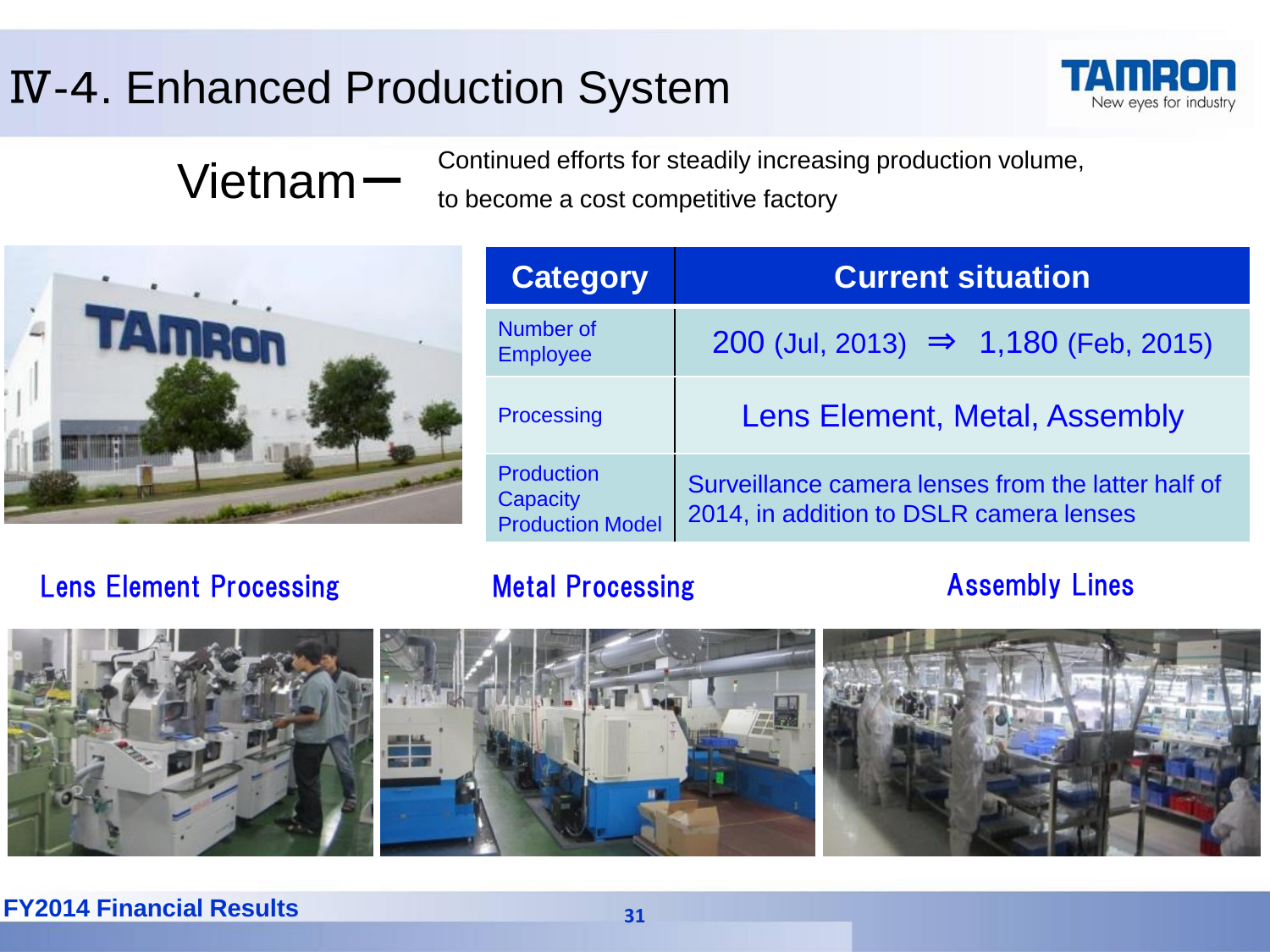### Ⅳ-5. Issues on Mid-to Long-Term Management



- 1. Strengthening CSR management and internal control, while working on enhancing capital efficiency
- 2. Aiming at shortening the lead time from development to production launch.
- 3. Continued efforts for further business expansion through measures to enhance brand power, improving new product development efficiency and strengthen marketing operations
- 4. Materializing further cost reduction to meet demand increases by defining role of each production facility.
- 5. Facilitating new business development by collaborative relationship management with third-party partners, expanding the scope of "New eyes for industry"
- 6. Accelerating activities in core technology development revolving around optics and taking proactive stance in IP strategy.